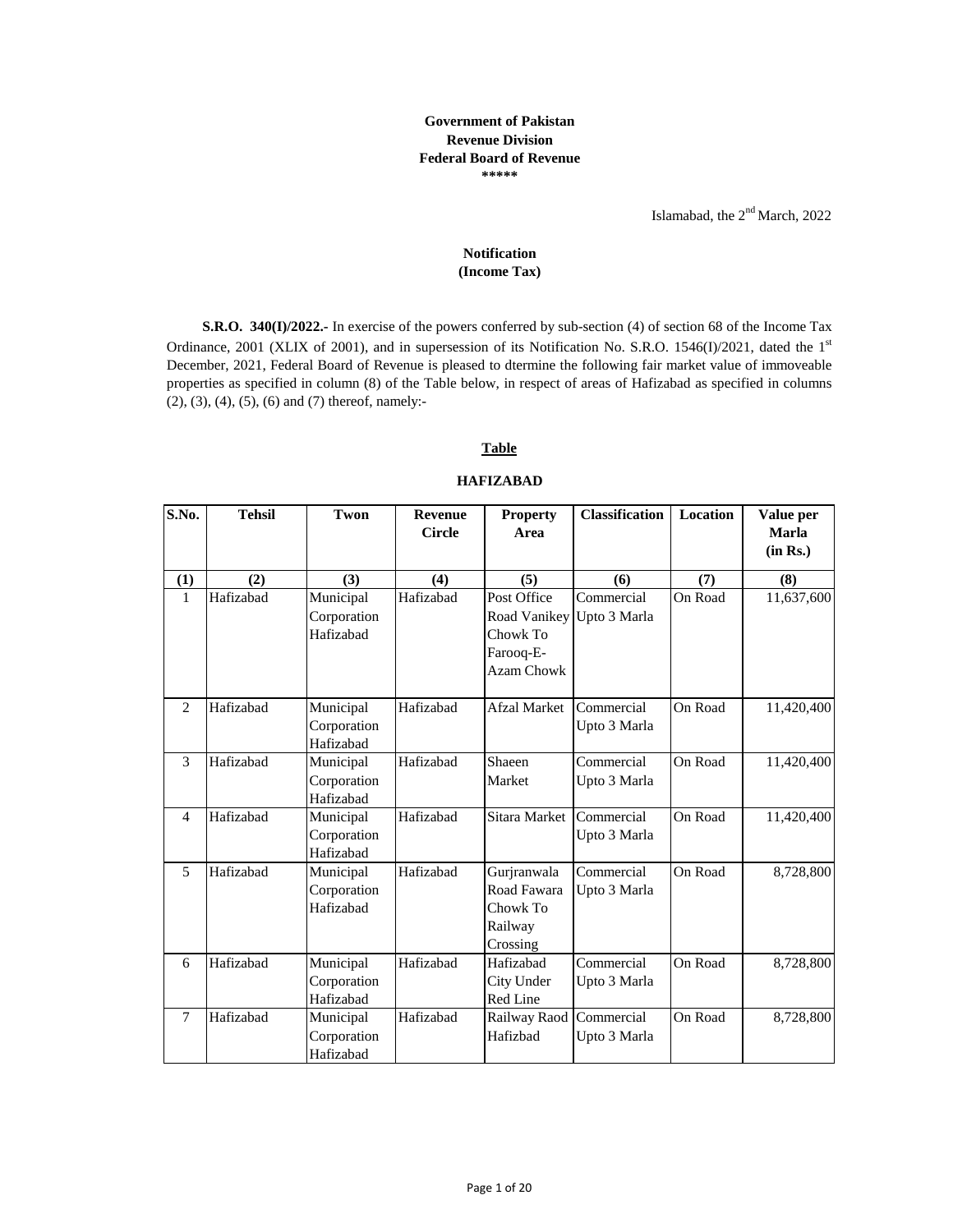| 8  | Hafizabad | Municipal<br>Corporation<br>Hafizabad | Hafizabad | Al Kareem<br>Market                                                                           | Commercial<br>Upto 3 Marla            | On Road | 8,565,600 |
|----|-----------|---------------------------------------|-----------|-----------------------------------------------------------------------------------------------|---------------------------------------|---------|-----------|
| 9  | Hafizabad | Municipal<br>Corporation<br>Hafizabad | Hafizabad | Main Bazar                                                                                    | Commercial<br>Upto 3 Marla            | On Road | 8,565,600 |
| 10 | Hafizabad | Municipal<br>Corporation<br>Hafizabad | Hafizabad | Vanikey Road<br>Upto Masjid<br>Shabbir Shah                                                   | Commercial<br>Upto 3 Marla            | On Road | 7,994,400 |
| 11 | Hafizabad | Municipal<br>Corporation<br>Hafizabad | Hafizabad | Al-Meraj<br>Shoping<br>Centre                                                                 | Commercial<br>Upto 3 Marla            | On Road | 7,710,000 |
| 12 | Hafizabad | Municipal<br>Corporation<br>Hafizabad | Gari Awan | Karyana<br><b>Bazar</b>                                                                       | Commercial<br>Upto 3 Marla            | On Road | 7,478,400 |
| 13 | Hafizabad | Municipal<br>Corporation<br>Hafizabad | Gari Awan | Gujranwala<br>Road Railway<br>Crossing To<br><b>Bus Stand</b>                                 | Commercial<br>Upto 3 Marla            | On Road | 7,274,400 |
| 14 | Hafizabad | Municipal<br>Corporation<br>Hafizabad | Gari Awan | <b>Kassoke Road</b><br>(Garhi Awan<br>Side)<br>Christian<br>Grave Yard<br>To By-Pass          | Commercial<br>Upto 3 Marla            | On Road | 7,274,400 |
| 15 | Hafizabad | Municipal<br>Corporation<br>Hafizabad | Hafizabad | Kassoke Road<br>Railway<br>Crossing Upto<br>Christian<br>Grave Yard                           | Commercial<br>Upto 3 Marla            | On Road | 7,274,400 |
| 16 | Hafizabad | Municipal<br>Corporation<br>Hafizabad | Gari Awan | <b>Kassoke Road</b><br>(Garhi Awan<br>Side) Railway<br>Crossing To<br>Christian<br>Grave Yard | Commercial<br>Upto 3 Marla            | On Road | 7,137,600 |
| 17 | Hafizabad | Municipal<br>Corporation<br>Hafizabad | Hafizabad | Afzal Market                                                                                  | Commercial<br>Over & Above<br>3 Marla | On Road | 7,137,600 |
| 18 | Hafizabad | Municipal<br>Corporation<br>Hafizabad | Hafizabad | Bazar<br>Araianan                                                                             | Commercial<br>Upto 3 Marla            | On Road | 7,137,600 |
| 19 | Hafizabad | Municipal<br>Corporation<br>Hafizabad | Hafizabad | Faisal Bazar                                                                                  | Commercial<br>Upto 3 Marla            | On Road | 7,137,600 |
| 20 | Hafizabad | Municipal<br>Corporation<br>Hafizabad | Gari Awan | Madina<br>Market                                                                              | Commercial<br>Upto 3 Marla            | On Road | 6,546,000 |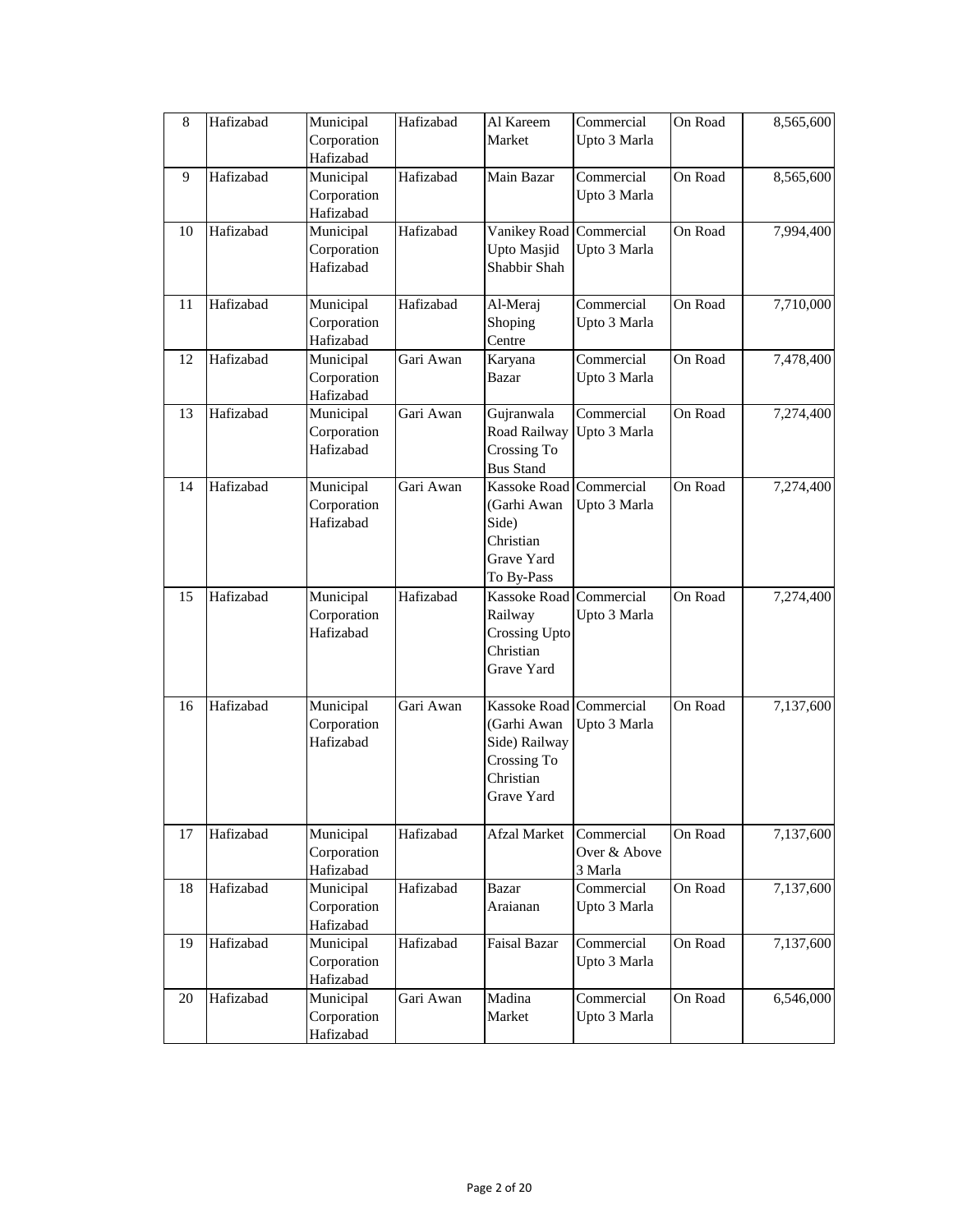| 21 | Hafizabad      | Municipal<br>Corporation<br>Hafizabad    | Hafizabad | Alipur Road<br>Vanike<br>Chowk to<br>Saim Nala                            | Commercial<br>Upto 3 Marla            | On Road | 6,546,000 |
|----|----------------|------------------------------------------|-----------|---------------------------------------------------------------------------|---------------------------------------|---------|-----------|
| 22 | Hafizabad      | Municipal<br>Corporation<br>Hafizabad    | Hafizabad | Kachery Road<br>Fawara<br>Chowk To<br>Vanikey<br>Chowk                    | Commercial<br>Upto 3 Marla            | On Road | 6,546,000 |
| 23 | Hafizabad      | Municipal<br>Corporation<br>Hafizabad    | Hafizabad | <b>Bano Market</b>                                                        | Commercial<br>Upto 3 Marla            | On Road | 5,818,800 |
| 24 | Hafizabad      | Municipal<br>Corporation<br>Hafizabad    | Hafizabad | Farooq-E-<br><b>Azam Chowk</b><br>To Qatal<br><b>Garah Chowk</b>          | Commercial<br>Upto 3 Marla            | On Road | 5,818,800 |
| 25 | Hafizabad      | Municipal<br>Corporation<br>Hafizabad    | Hafizabad | Farooq-E-<br>Azam Road<br>To Masjid<br>Shabir Shah                        | Commercial<br>Upto 3 Marla            | On Road | 5,818,800 |
| 26 | Hafizabad      | Municipal<br>Corporation<br>Hafizabad    | Hafizabad | Ghala Mandi<br>Western                                                    | Commercial<br>Upto 3 Marla            | On Road | 5,710,800 |
| 27 | Hafizabad      | Municipal<br>Corporation<br>Hafizabad    | Hafizabad | Shaeen<br>Market                                                          | Commercial<br>Over & Above<br>3 Marla | On Road | 5,710,800 |
| 28 | Hafizabad      | Municipal<br>Corporation<br>Hafizabad    | Hafizabad | Sitara Market                                                             | Commercial<br>Over & Above<br>3 Marla | On Road | 5,710,800 |
| 29 | Hafizabad      | Municipal<br>Corporation<br>Hafizabad    | Hafizabad | Kolo Road<br>Raja Chowk<br>To Saim Nala<br>DHQ                            | Commercial<br>Upto 3 Marla            | On Road | 5,528,400 |
| 30 | Pindi Bhattian | Municipal<br>Committee<br>Pindi Bhattian |           | Pindi Bhattian Mandi Chowk                                                | Commercial<br>Upto 3 Marla            | On Road | 5,110,800 |
| 31 | Hafizabad      | Municipal<br>Corporation<br>Hafizabad    | Gari Awan | Madina<br>Market                                                          | Commercial<br>Over & Above<br>3 Marla | On Road | 5,091,600 |
| 32 | Hafizabad      | Municipal<br>Corporation<br>Hafizabad    | Hafizabad | Post Office<br>Road Vanikey<br>Chowk To<br>Farooq-E-<br><b>Azam Chowk</b> | Commercial<br>Over & Above<br>3 Marla | On Road | 5,091,600 |
| 33 | Hafizabad      | Municipal<br>Corporation<br>Hafizabad    | Gari Awan | Alipur Road<br>Vanike<br>Chowk To<br>Awan Mehal<br>Cinema                 | Commercial<br>Upto 3 Marla            | On Road | 4,996,800 |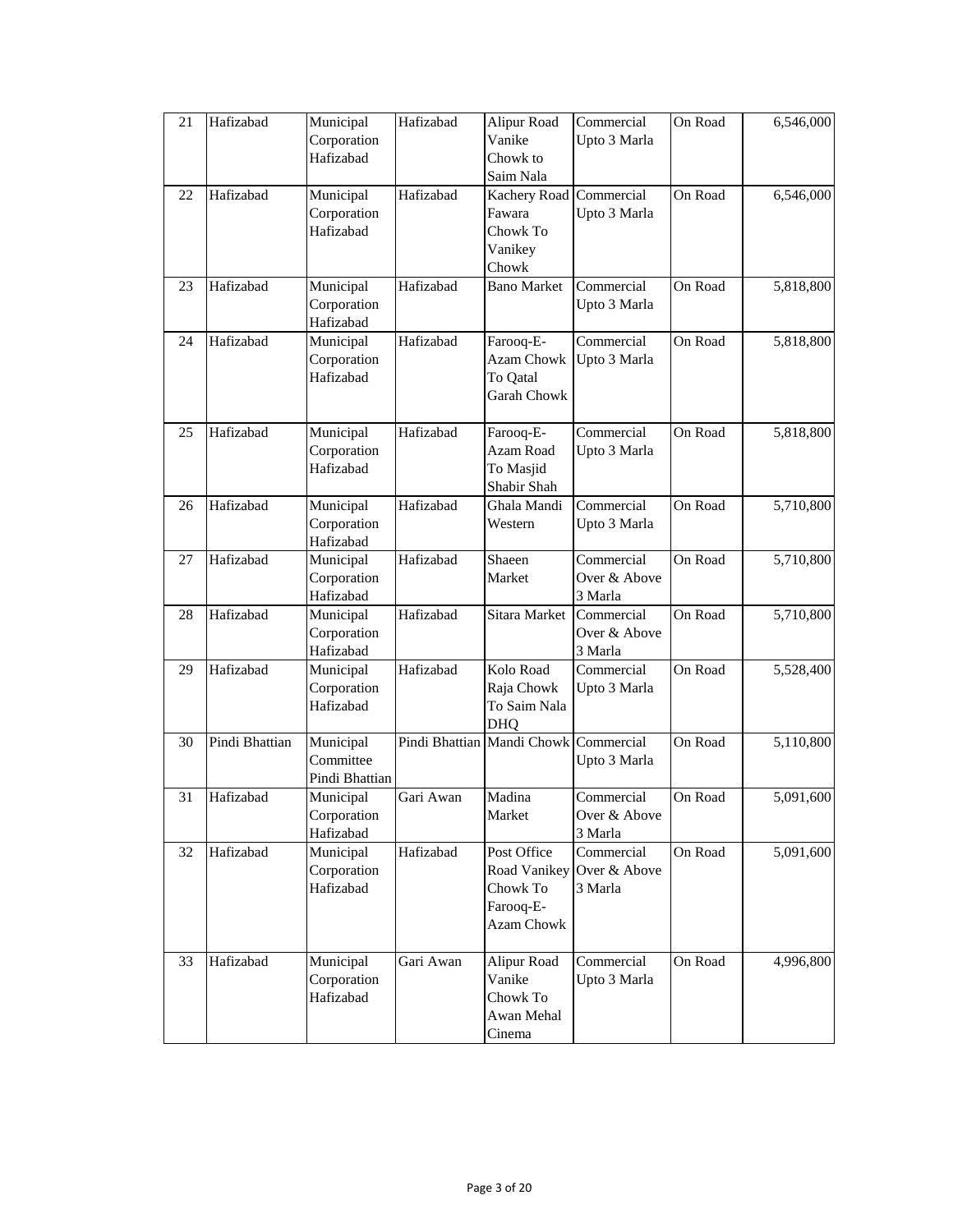| 34 | Hafizabad      | Municipal                   | Hafizabad                    | Al Kareem                 | Commercial              | On Road | 4,996,800 |
|----|----------------|-----------------------------|------------------------------|---------------------------|-------------------------|---------|-----------|
|    |                | Corporation                 |                              | Market                    | Over & Above            |         |           |
|    |                | Hafizabad                   |                              |                           | 3 Marla                 |         |           |
| 35 | Hafizabad      | Municipal                   | Hafizabad                    | <b>Faisal Bazar</b>       | Commercial              | On Road | 4,996,800 |
|    |                | Corporation<br>Hafizabad    |                              |                           | Over & Above<br>3 Marla |         |           |
| 36 | Pindi Bhattian | Town                        | Jalalpur                     | Purana Lari               | Commercial              | On Road | 4,863,600 |
|    |                | Committee                   |                              | Adda To                   | Upto 3 Marla            |         |           |
|    |                | Jalalpur                    |                              | Naya Lari                 |                         |         |           |
|    |                | <b>Bhattian</b>             |                              | Adda                      |                         |         |           |
| 37 | Pindi Bhattian | Town                        | Jalalpur                     | Purana Lari               | Commercial              | On Road | 4,863,600 |
|    |                | Committee                   |                              | Adda To Saim Upto 3 Marla |                         |         |           |
|    |                | Jalalpur                    |                              | Nala                      |                         |         |           |
|    |                | <b>Bhattian</b>             |                              |                           |                         |         |           |
| 38 | Pindi Bhattian | Town                        | Jalalpur                     | Purana Lari               | Commercial              | On Road | 4,863,600 |
|    |                | Committee                   |                              | Adda To                   | Upto 3 Marla            |         |           |
|    |                | Jalalpur                    |                              | Vanike                    |                         |         |           |
|    |                | <b>Bhattian</b>             |                              | Chowk                     |                         |         |           |
| 39 | Hafizabad      | Municipal                   | Hafizabad                    | Vanikey Road Commercial   |                         | On Road | 4,854,000 |
|    |                | Corporation                 |                              | Upto Masjid               | Over & Above            |         |           |
|    |                | Hafizabad                   |                              | Shabbir Shah              | 3 Marla                 |         |           |
|    |                |                             |                              |                           |                         |         |           |
| 40 | Pindi Bhattian | Municipal                   | Pindi Bhattian Dullah Bhatti |                           | Commercial              | On Road | 4,791,600 |
|    |                | Committee                   |                              | Chowk To                  | Upto 3 Marla            |         |           |
|    |                | Pindi Bhattian              |                              | Main Bazar                |                         |         |           |
| 41 | Pindi Bhattian | Town                        | Jalalpur                     | Thana Road                | Commercial              | On Road | 4,791,600 |
|    |                | Committee                   |                              | To Jamil                  | Upto 3 Marla            |         |           |
|    |                | Jalalpur<br><b>Bhattian</b> |                              | Arain Shop                |                         |         |           |
| 42 | Pindi Bhattian | Town                        | Jalalpur                     | Vanike                    | Commercial              | On Road | 4,791,600 |
|    |                | Committee                   |                              | Chowk To                  | Upto 3 Marla            |         |           |
|    |                | Jalalpur                    |                              | Shell Pump                |                         |         |           |
|    |                | <b>Bhattian</b>             |                              |                           |                         |         |           |
| 43 | Pindi Bhattian | Town                        | Sukheke                      | Railway                   | Commercial              | On Road | 4,791,600 |
|    |                | Committee                   |                              | Phatak To                 | Upto 3 Marla            |         |           |
|    |                | Sukheki                     |                              | Canal                     |                         |         |           |
| 44 | Hafizabad      | Municipal                   | Hafizabad                    | Railway Raod              | Commercial              | On Road | 4,654,800 |
|    |                | Corporation                 |                              | Hafizbad                  | Over & Above            |         |           |
|    |                | Hafizabad                   |                              |                           | 3 Marla                 |         |           |
| 45 | Hafizabad      | Municipal                   | Gari Awan                    | Karyana                   | Commercial              | On Road | 4,486,800 |
|    |                | Corporation                 |                              | <b>Bazar</b>              | Over & Above            |         |           |
|    |                | Hafizabad                   |                              |                           | 3 Marla                 |         |           |
| 46 | Hafizabad      | Municipal                   | Hafizabad                    | Vanikey Road              | Commercial              | On Road | 4,425,600 |
|    |                | Corporation                 |                              | Masjid                    | Upto 3 Marla            |         |           |
|    |                | Hafizabad                   |                              | Shabbir Shah              |                         |         |           |
|    |                |                             |                              | To Govt.                  |                         |         |           |
|    |                |                             |                              | Food                      |                         |         |           |
|    |                |                             |                              | Godowns                   | Commercial              |         |           |
| 47 | Hafizabad      | Municipal<br>Corporation    | Gari Awan                    | Gujranwala<br>Road Bus    |                         | On Road | 4,364,400 |
|    |                | Hafizabad                   |                              | Stand to                  | Upto 3 Marla            |         |           |
|    |                |                             |                              | Jinnah Chowk              |                         |         |           |
|    |                |                             |                              |                           |                         |         |           |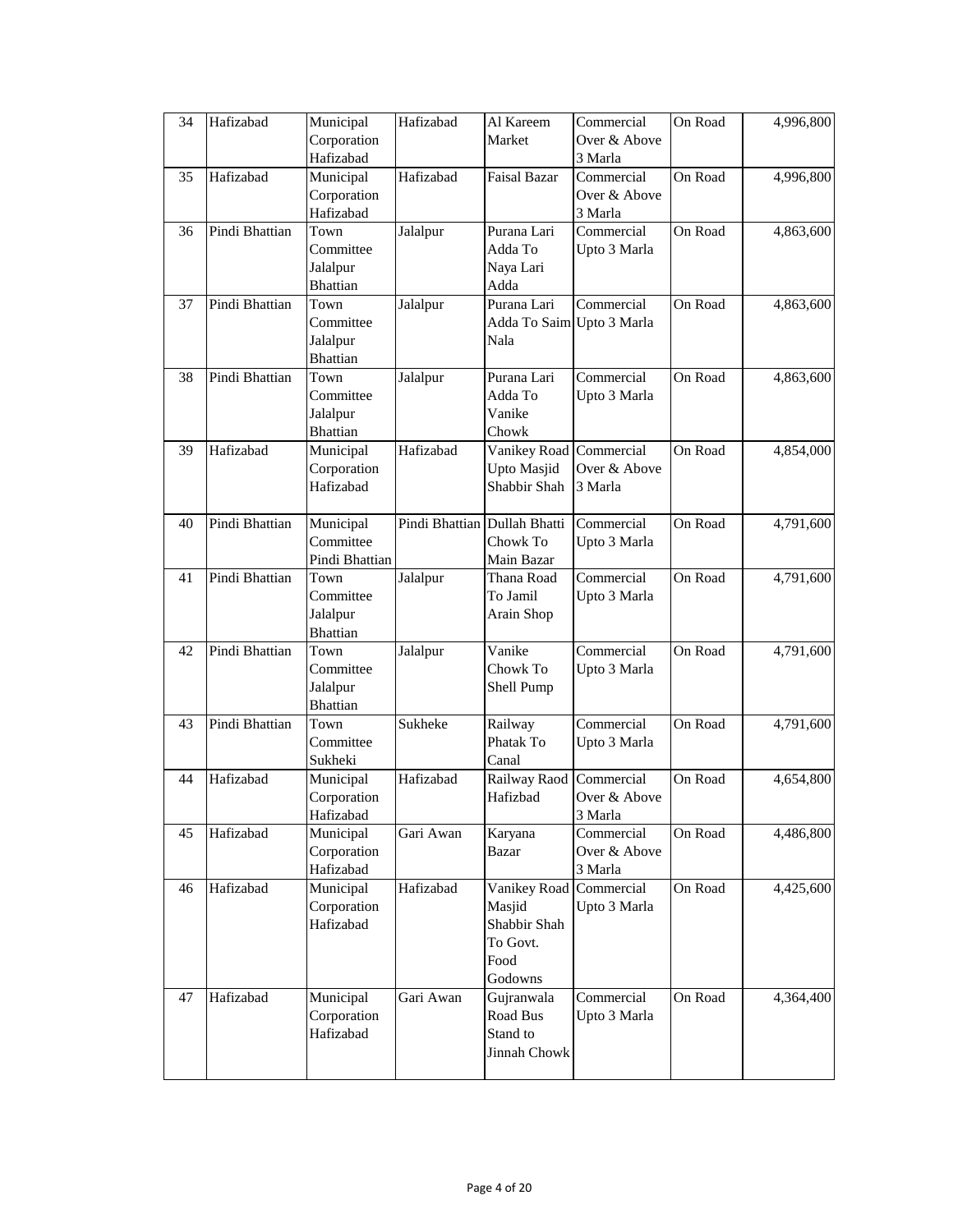| 48 | Hafizabad      | Municipal<br>Corporation<br>Hafizabad            | Gari Awan                   | Gujranwala<br>Road Railway<br>Crossing To<br><b>Bus Stand</b>              | Commercial<br>Over & Above<br>3 Marla | On Road  | 4,364,400 |
|----|----------------|--------------------------------------------------|-----------------------------|----------------------------------------------------------------------------|---------------------------------------|----------|-----------|
| 49 | Hafizabad      | Municipal<br>Corporation<br>Hafizabad            | Gari Awan                   | Gujranwala<br>Road to Bye<br>Pass                                          | Commercial<br>Upto 3 Marla            | On Road  | 4,364,400 |
| 50 | Hafizabad      | Municipal<br>Corporation<br>Hafizabad            | Hafizabad                   | Gurjranwala<br>Road Fawara<br>Chowk To<br>Railway<br>Crossing              | Commercial<br>Over & Above<br>3 Marla | On Road  | 4,364,400 |
| 51 | Hafizabad      | Municipal<br>Corporation<br>Hafizabad            | Hafizabad                   | Hafizabad<br>City Under<br>Red Line                                        | Commercial<br>Over & Above<br>3 Marla | On Road  | 4,364,400 |
| 52 | Hafizabad      | Municipal<br>Corporation<br>Hafizabad            | Hafizabad                   | Madhrianwala<br>Road Qatal<br>Garah Chowk<br><b>Upto By-Pass</b><br>Lahore | Commercial<br>Upto 3 Marla            | On Road  | 4,364,400 |
| 53 | Hafizabad      | Municipal<br>Corporation<br>Hafizabad            | Gari Awan                   | Peer Kalay<br><b>Shah Chowk</b><br>to Ali Chowk<br><b>Bye Pass</b>         | Commercial<br>Upto 3 Marla            | On Road  | 4,282,800 |
| 54 | Hafizabad      | Municipal<br>Corporation<br>Hafizabad            | Hafizabad                   | Main Bazar                                                                 | Commercial<br>Over & Above<br>3 Marla | On Road  | 4,282,800 |
| 55 | Pindi Bhattian | Municipal<br>Committee<br>Pindi Bhattian         | Pindi Bhattian Abadi Deh    | <b>Under Red</b><br>Line                                                   | Commercial<br>Upto 3 Marla            | On Road  | 4,153,200 |
| 56 | Pindi Bhattian | Municipal<br>Committee<br>Pindi Bhattian         | Pindi Bhattian Aqil Bazar   |                                                                            | Commercial<br>Upto 3 Marla            | On Road  | 4,153,200 |
| 57 | Pindi Bhattian | Municipal<br>Committee<br>Pindi Bhattian         | Pindi Bhattian Dulla Bhatti | Chowk To<br><b>Aqal Bazar</b>                                              | Commercial<br>Upto 3 Marla            | On Road  | 4,153,200 |
| 58 | Pindi Bhattian | Municipal<br>Committee<br>Pindi Bhattian         | Pindi Bhattian Main Bazar   | Sabzi Mandi<br>Chowk To<br>Chowk<br>Serajan                                | Commercial<br>Upto 3 Marla            | On Road  | 4,153,200 |
| 59 | Pindi Bhattian | Town<br>Committee<br>Jalalpur<br><b>Bhattian</b> | Jalalpur Nau                | Green City                                                                 | Commercial<br>Upto 3 Marla            | Off Road | 4,153,200 |
| 60 | Hafizabad      | Municipal<br>Corporation<br>Hafizabad            | Hafizabad                   | Kolo Road<br>Fruit Market<br>inside                                        | Commercial<br>Upto 3 Marla            | On Road  | 4,072,800 |
| 61 | Pindi Bhattian | Town<br>Committee<br>Jalalpur<br><b>Bhattian</b> | Jalalpur                    | Ghalla Mandi                                                               | Commercial<br>Upto 3 Marla            | On Road  | 3,993,600 |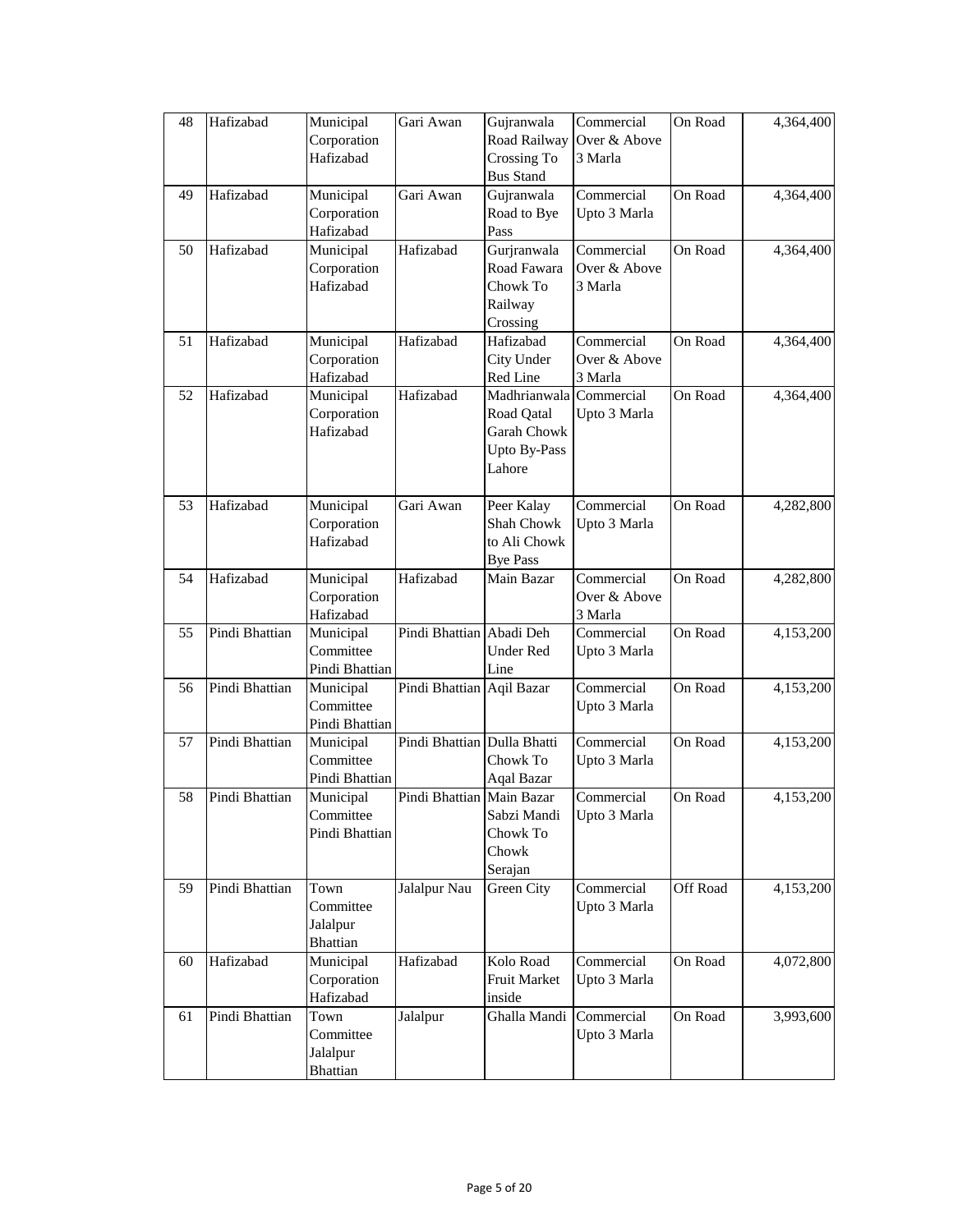| 62 | Pindi Bhattian | Town<br>Committee<br>Sukheki             | Sukheke                     | Canal To<br><b>Urban Limits</b>                                                          | Commercial<br>Upto 3 Marla            | On Road | 3,993,600 |
|----|----------------|------------------------------------------|-----------------------------|------------------------------------------------------------------------------------------|---------------------------------------|---------|-----------|
| 63 | Pindi Bhattian | Town<br>Committee<br>Sukheki             | Sukheke                     | Frooq-E-<br><b>Azam Chowk</b><br>To Tanki Wali<br>Gali                                   | Commercial<br>Upto 3 Marla            | On Road | 3,993,600 |
| 64 | Pindi Bhattian | Town<br>Committee<br>Sukheki             | Sukheke                     | Railway<br>Phatak To<br>Hopista Dr<br>Aqeel                                              | Commercial<br>Upto 3 Marla            | On Road | 3,993,600 |
| 65 | Pindi Bhattian | Town<br>Committee<br>Sukheki             | Twailey Wali                | Northen Side                                                                             | Commercial<br>Upto 3 Marla            | On Road | 3,993,600 |
| 66 | Pindi Bhattian | Municipal<br>Committee<br>Pindi Bhattian | Pindi Bhattian Dulla Bhatti | Chowk To<br><b>Band Road</b>                                                             | Commercial<br>Upto 3 Marla            | On Road | 3,832,800 |
| 67 | Hafizabad      | Municipal<br>Corporation<br>Hafizabad    | Hafizabad                   | Farooq-E-<br><b>Azam Chowk</b><br>To Qatal<br><b>Garah Chowk</b>                         | Residential                           | On Road | 3,729,600 |
| 68 | Hafizabad      | Municipal<br>Corporation<br>Hafizabad    | Hafizabad                   | Farooq-E-<br>Azam Road<br>To Masjid<br>Shabir Shah                                       | Residential                           | On Road | 3,729,600 |
| 69 | Hafizabad      | Municipal<br>Corporation<br>Hafizabad    | Gari Awan                   | Gujranwala<br>Road Bye<br>Pass to Urban<br>Limits                                        | Commercial<br>Upto 3 Marla            | On Road | 3,637,200 |
| 70 | Hafizabad      | Municipal<br>Corporation<br>Hafizabad    | Gari Awan                   | Jinah Chowk<br>To Peer Kalay<br>Shah Chowk                                               | Commercial<br>Upto 3 Marla            | On Road | 3,637,200 |
| 71 | Hafizabad      | Municipal<br>Corporation<br>Hafizabad    | Gari Awan                   | Kassoke Road Commercial<br>(Garhi Awan<br>Side)<br>Christian<br>Grave Yard<br>To By-Pass | Over & Above<br>3 Marla               | On Road | 3,637,200 |
| 72 | Hafizabad      | Municipal<br>Corporation<br>Hafizabad    | Hafizabad                   | Al-Meraj<br>Shoping<br>Centre                                                            | Commercial<br>Over & Above<br>3 Marla | On Road | 3,637,200 |
| 73 | Hafizabad      | Municipal<br>Corporation<br>Hafizabad    | Hafizabad                   | Fawara<br>Chowk To<br>Qatal Ghara<br>Chowk                                               | Commercial<br>Upto 3 Marla            | On Road | 3,637,200 |
| 74 | Hafizabad      | Municipal<br>Corporation<br>Hafizabad    | Hafizabad                   | Kachery Road Commercial<br>Fawara<br>Chowk To<br>Vanikey<br>Chowk                        | Over & Above<br>3 Marla               | On Road | 3,637,200 |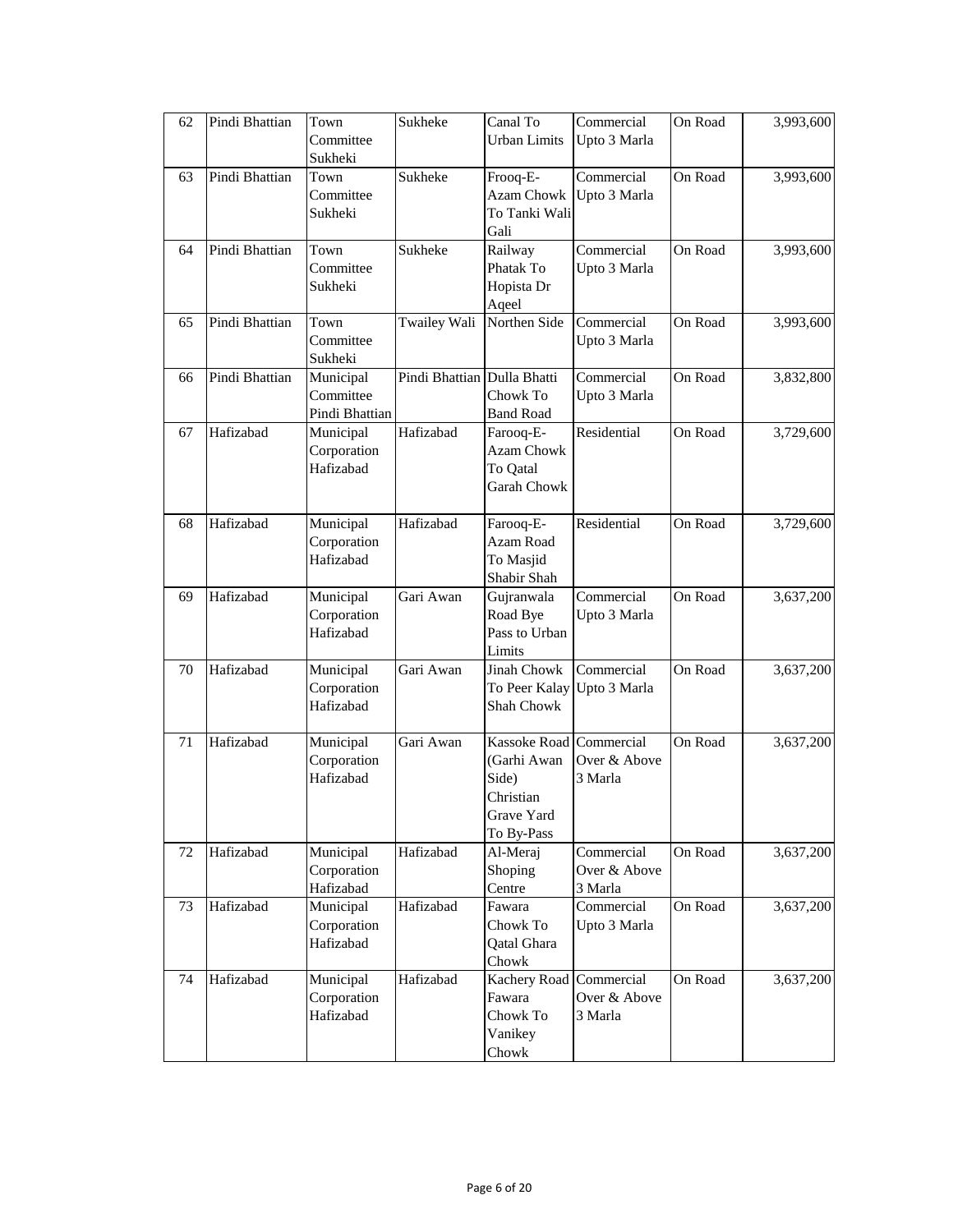| 75 | Hafizabad      | Municipal<br>Corporation<br>Hafizabad            | Hafizabad | Kassoke Road Commercial<br>Railway<br>Crossing Upto 3 Marla<br>Christian<br><b>Grave Yard</b> | Over & Above                          | On Road | 3,637,200 |
|----|----------------|--------------------------------------------------|-----------|-----------------------------------------------------------------------------------------------|---------------------------------------|---------|-----------|
| 76 | Hafizabad      | Municipal<br>Corporation<br>Hafizabad            | Hafizabad | Kassoki Road<br>Christian<br>Grave Yard<br><b>Upto By-Pass</b>                                | Commercial<br>Upto 3 Marla            | On Road | 3,637,200 |
| 77 | Hafizabad      | Municipal<br>Corporation<br>Hafizabad            | Hafizabad | Qatal Garah<br>Chowk To<br>Eid Gah<br>Akbari                                                  | Commercial<br>Upto 3 Marla            | On Road | 3,637,200 |
| 78 | Hafizabad      | Municipal<br>Corporation<br>Hafizabad            | Gari Awan | Ali Chowk To Commercial<br>Railway<br>Crossing Upto<br><b>By-Pass</b>                         | Upto 3 Marla                          | On Road | 3,568,800 |
| 79 | Hafizabad      | Municipal<br>Corporation<br>Hafizabad            | Gari Awan | Alipur Road<br>Awan Mehal<br>Cinema To<br>Limit Mc,<br>Hafizabad                              | Commercial<br>Upto 3 Marla            | On Road | 3,568,800 |
| 80 | Hafizabad      | Municipal<br>Corporation<br>Hafizabad            | Gari Awan | Faisal Plaza                                                                                  | Commercial<br>Upto 3 Marla            | On Road | 3,568,800 |
| 81 | Hafizabad      | Municipal<br>Corporation<br>Hafizabad            | Gari Awan | <b>Kassoke Road</b><br>(Garhi Awan<br>Side) Railway<br>Crossing To<br>Christian<br>Grave Yard | Commercial<br>Over & Above<br>3 Marla | On Road | 3,568,800 |
| 82 | Hafizabad      | Municipal<br>Corporation<br>Hafizabad            | Hafizabad | Bazar<br>Araianan                                                                             | Commercial<br>Over & Above<br>3 Marla | On Road | 3,568,800 |
| 83 | Hafizabad      | Municipal<br>Corporation<br>Hafizabad            | Hafizabad | College Road                                                                                  | Commercial<br>Upto 3 Marla            | On Road | 3,568,800 |
| 84 | Pindi Bhattian | Town<br>Committee<br>Jalalpur<br><b>Bhattian</b> | Jalalpur  | Naya Lari<br>Adda To<br>Pump Shehr<br>Yaar                                                    | Commercial<br>Upto 3 Marla            | On Road | 3,513,600 |
| 85 | Pindi Bhattian | Town<br>Committee<br>Sukheki                     | Jandraka  | Lahore<br>Sargodha<br>Road                                                                    | Commercial<br>Upto 3 Marla            | On Road | 3,354,000 |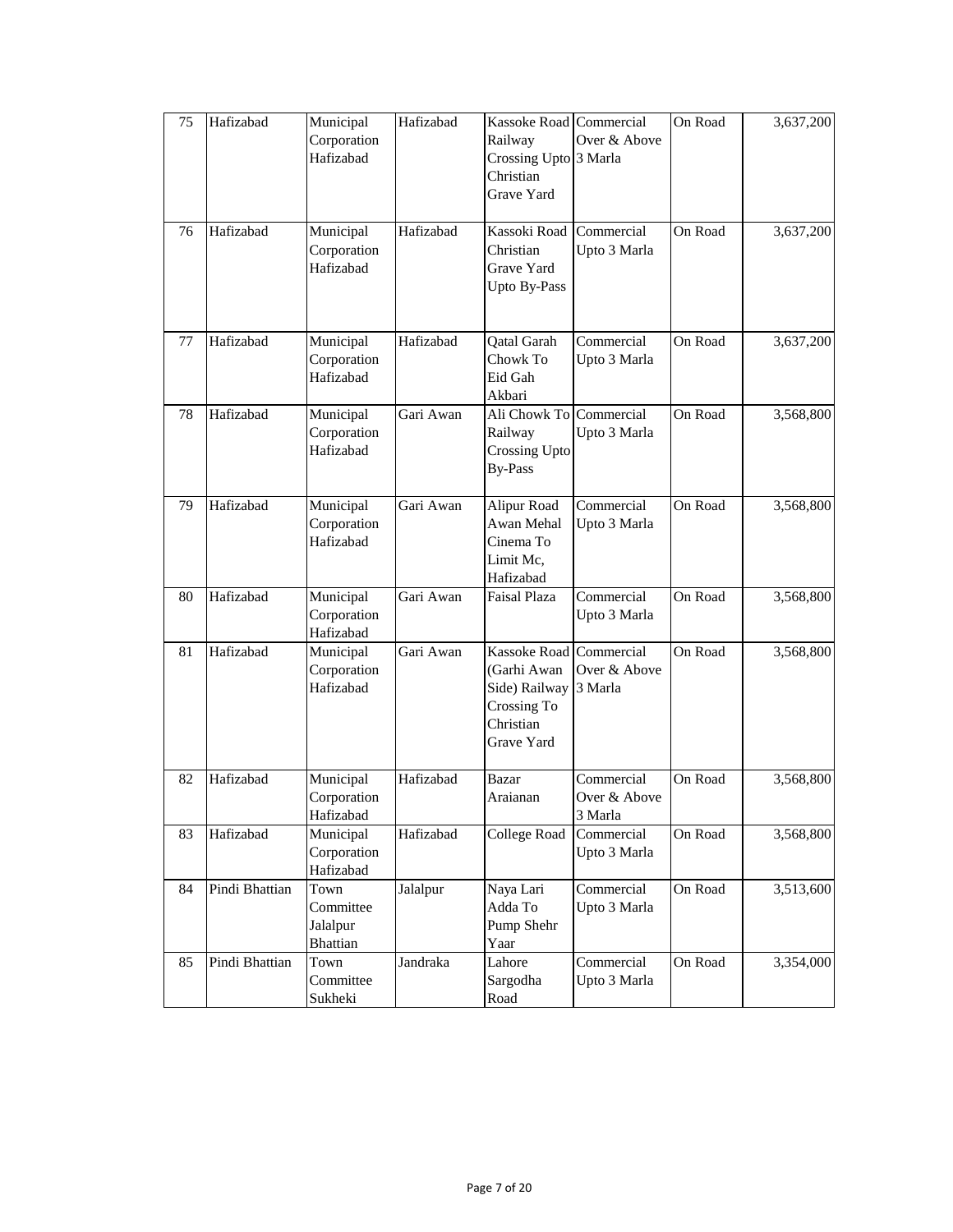| 86 | Hafizabad      | Municipal<br>Corporation<br>Hafizabad            | Hafizabad                    | Kolo Road<br>DHQ Hospital<br>to Drainag<br>Disposal           | Commercial<br>Upto 3 Marla | On Road         | 3,200,400 |
|----|----------------|--------------------------------------------------|------------------------------|---------------------------------------------------------------|----------------------------|-----------------|-----------|
| 87 | Pindi Bhattian | Municipal<br>Committee<br>Pindi Bhattian         | Pindi Bhattian Dullah Bhatti | Chowk To<br>Masjid Quba                                       | Commercial<br>Upto 3 Marla | On Road         | 3,194,400 |
| 88 | Pindi Bhattian | Town<br>Committee<br>Jalalpur<br><b>Bhattian</b> | Jalalpur                     | Madina<br>Market                                              | Commercial<br>Upto 3 Marla | On Road         | 3,194,400 |
| 89 | Pindi Bhattian | Town<br>Committee<br>Jalalpur<br><b>Bhattian</b> | Jalalpur                     | Vanika<br>Chowk To<br>Pull Saim<br>Nala (Band<br>Road)        | Commercial<br>Upto 3 Marla | On Road         | 3,194,400 |
| 90 | Pindi Bhattian | Town<br>Committee<br>Jalalpur<br><b>Bhattian</b> | Jalalpur Nau                 | Madina Town                                                   | Commercial<br>Upto 3 Marla | <b>Off Road</b> | 3,194,400 |
| 91 | Hafizabad      | Municipal<br>Corporation<br>Hafizabad            | Hafizabad                    | Kolo Road<br>Mashallah<br>Marriage Hall<br>to Fruit<br>Market | Commercial<br>Upto 3 Marla | On Road         | 3,055,200 |
| 92 | Pindi Bhattian | Municipal<br>Committee<br>Pindi Bhattian         | Pindi Bhattian               | Aqil Bazar To<br>Shell Pump                                   | Commercial<br>Upto 3 Marla | On Road         | 3,034,800 |
| 93 | Pindi Bhattian | Municipal<br>Committee<br>Pindi Bhattian         | Pindi Bhattian Main Bazar    | To Nalka Stop Upto 3 Marla                                    | Commercial                 | On Road         | 3,034,800 |
| 94 | Pindi Bhattian | Town<br>Committee<br>Jalalpur<br><b>Bhattian</b> | Jalalpur                     | <b>Bhatti Market</b>                                          | Commercial<br>Upto 3 Marla | On Road         | 3,034,800 |
| 95 | Pindi Bhattian | Town<br>Committee<br>Jalalpur<br><b>Bhattian</b> | Jalalpur                     | Mangtanwala<br>Road Saim<br>Nala To<br><b>Urban Limits</b>    | Commercial<br>Upto 3 Marla | On Road         | 3,034,800 |
| 96 | Pindi Bhattian | Town<br>Committee<br>Jalalpur<br><b>Bhattian</b> | Jalalpur                     | Shell Pump<br>To Urban<br>Limits                              | Commercial<br>Upto 3 Marla | On Road         | 3,034,800 |
| 97 | Pindi Bhattian | Town<br>Committee<br>Sukheki                     | Sukheke                      | Tanki Wali<br>Gali To<br>Railway<br>Station                   | Commercial<br>Upto 3 Marla | On Road         | 3,034,800 |
| 98 | Pindi Bhattian | Town<br>Committee<br>Jalalpur<br><b>Bhattian</b> | Jalalpur                     | Pump Shehr<br>Yaar To<br><b>Urban Limits</b>                  | Commercial<br>Upto 3 Marla | On Road         | 3,002,400 |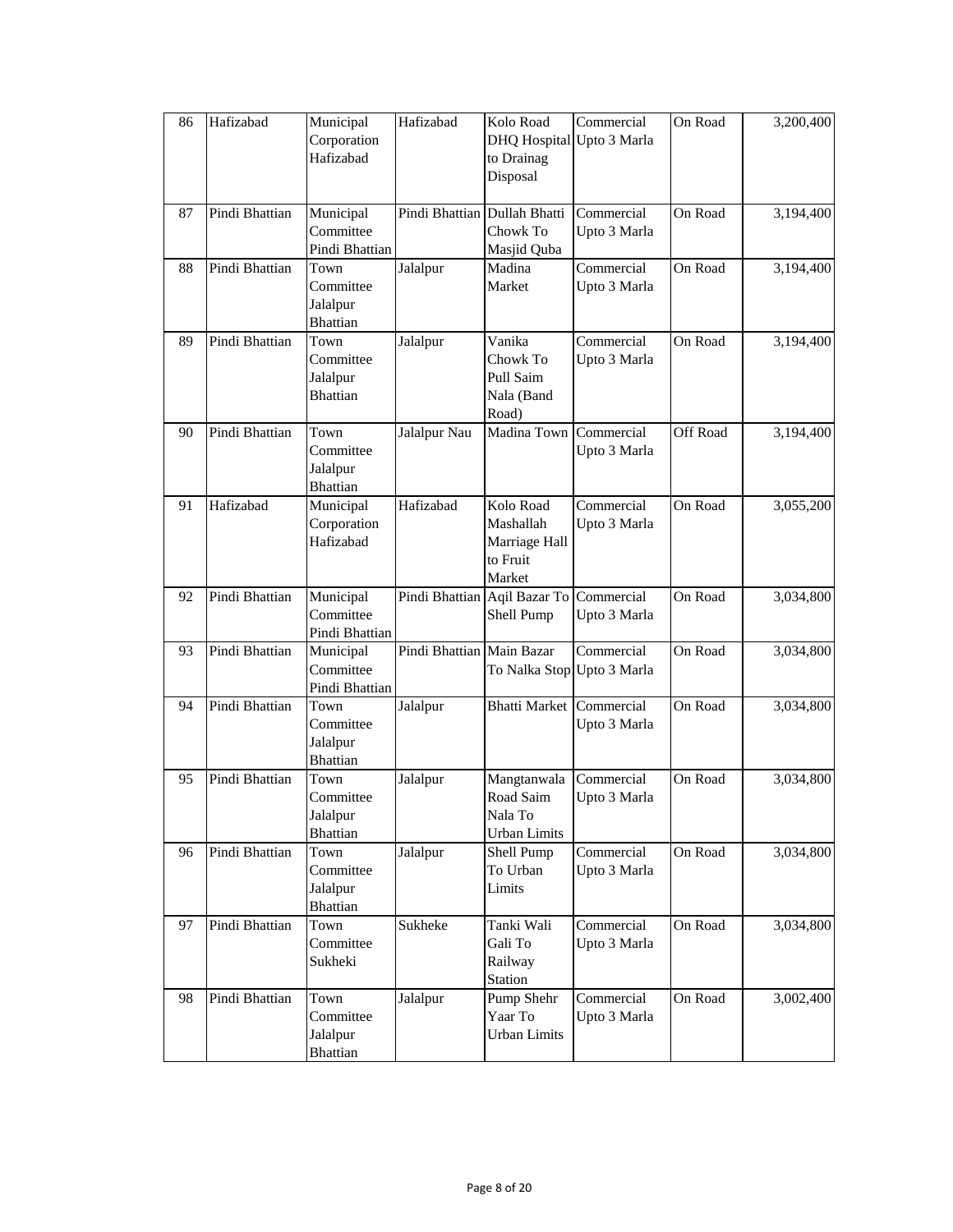| 99  | Pindi Bhattian | Town<br>Committee<br>Jalalpur<br><b>Bhattian</b> | Jalalpur       | International<br>Grain Market<br>(Band Road)              | Commercial<br>Upto 3 Marla            | On Road | 2,954,400 |
|-----|----------------|--------------------------------------------------|----------------|-----------------------------------------------------------|---------------------------------------|---------|-----------|
| 100 | Hafizabad      | Municipal<br>Corporation<br>Hafizabad            | Hafizabad      | Alipur Road<br>Saim Nala to<br>Awan Mahal<br>Cinema       | Commercial<br>Upto 3 Marla            | On Road | 2,910,000 |
| 101 | Hafizabad      | Municipal<br>Corporation<br>Hafizabad            | Hafizabad      | Alipur Road<br>Vanike<br>Chowk to<br>Saim Nala            | Commercial<br>Over & Above<br>3 Marla | On Road | 2,910,000 |
| 102 | Hafizabad      | Municipal<br>Corporation<br>Hafizabad            | Hafizabad      | <b>Bano Market</b>                                        | Commercial<br>Over & Above<br>3 Marla | On Road | 2,910,000 |
| 103 | Hafizabad      | Municipal<br>Corporation<br>Hafizabad            | Hafizabad      | Eid Gah<br>Akbari To<br>M.C Limits<br>Hafizabad           | Commercial<br>Upto 3 Marla            | On Road | 2,910,000 |
| 104 | Hafizabad      | Municipal<br>Corporation<br>Hafizabad            | Hafizabad      | Farooq-E-<br><b>Azam Chowk</b><br>To Qatal<br>Garah Chowk | Commercial<br>Over & Above<br>3 Marla | On Road | 2,910,000 |
| 105 | Hafizabad      | Municipal<br>Corporation<br>Hafizabad            | Hafizabad      | Farooq-E-<br>Azam Road<br>To Masjid<br>Shabir Shah        | Commercial<br>Over & Above<br>3 Marla | On Road | 2,910,000 |
| 106 | Hafizabad      | Municipal<br>Corporation<br>Hafizabad            | Hafizabad      | Kolo Road<br>Raja Chowk<br>To Saim Nala<br>DHQ            | Commercial<br>Over & Above<br>3 Marla | On Road | 2,910,000 |
| 107 | Hafizabad      | Municipal<br>Corporation<br>Hafizabad            | Gari Awan      | Alipur Road<br>Vanike<br>Chowk To<br>Awan Mehal<br>Cinema | Commercial<br>Over & Above<br>3 Marla | On Road | 2,854,800 |
| 108 | Hafizabad      | Municipal<br>Corporation<br>Hafizabad            | Hafizabad      | Awan Mahal<br>Cinema to<br><b>Urban Limits</b>            | Commercial<br>Upto 3 Marla            | On Road | 2,854,800 |
| 109 | Hafizabad      | Municipal<br>Corporation<br>Hafizabad            | Hafizabad      | Ghala Mandi<br>Western                                    | Commercial<br>Over & Above<br>3 Marla | On Road | 2,854,800 |
| 110 | Hafizabad      | Municipal<br>Corporation<br>Hafizabad            | Hafizabad      | Hafizabad<br>City Under<br>Red Line                       | Residential                           | On Road | 2,797,200 |
| 111 | Pindi Bhattian | Municipal<br>Committee<br>Pindi Bhattian         | Pindi Bhattian | Shell Pump<br>To Saim Nala                                | Commercial<br>Upto 3 Marla            | On Road | 2,556,000 |
| 112 | Pindi Bhattian | Town<br>Committee<br>Jalalpur<br><b>Bhattian</b> | Jalalpur       | Dr Amjad<br>Clinic To<br>Shifa Khan<br>To Haivanat        | Commercial<br>Upto 3 Marla            | On Road | 2,556,000 |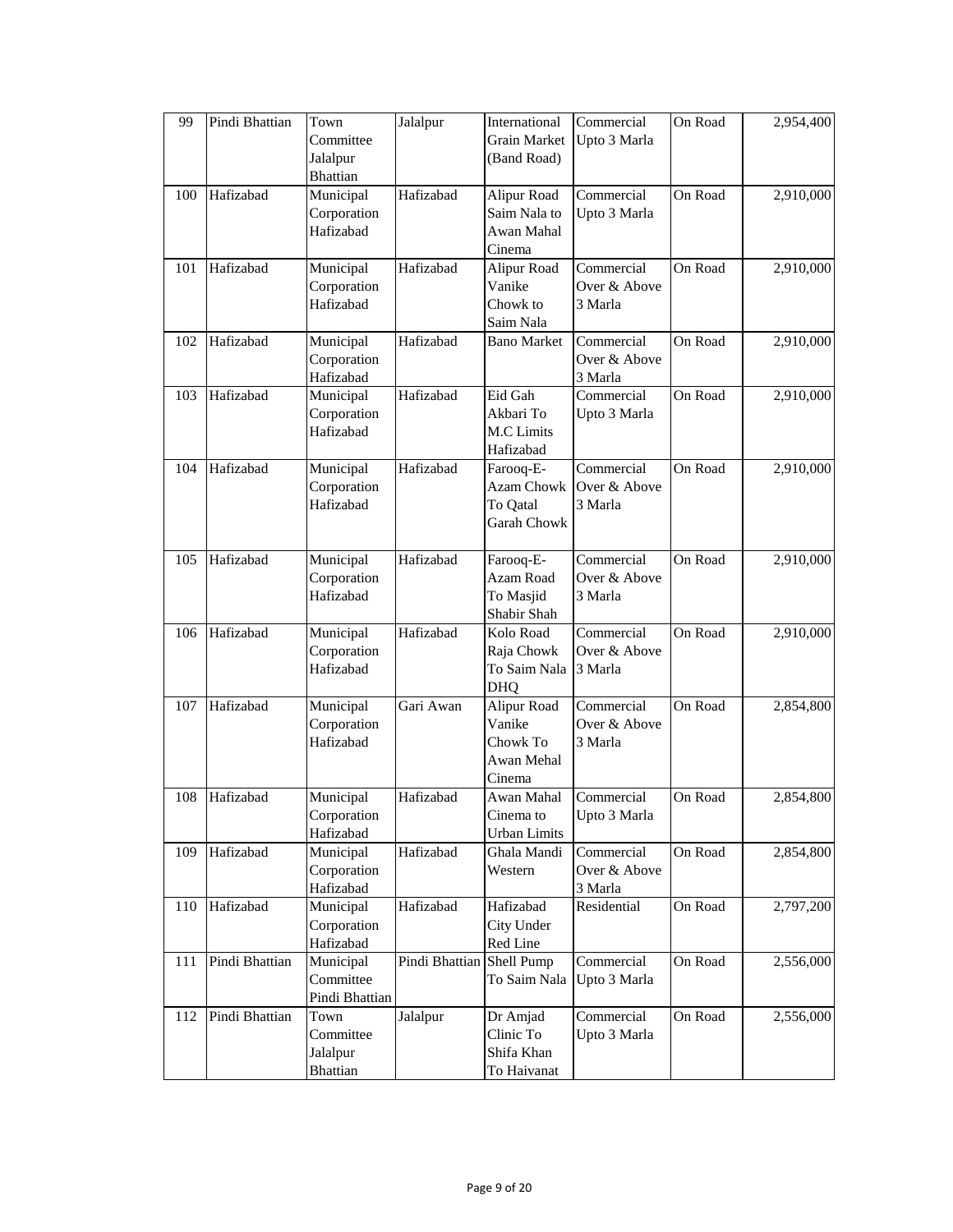| 113 | Pindi Bhattian | Town<br>Committee<br>Sukheki                     | Sukheke                        | Hafizabad<br>Road                                                         | Commercial<br>Upto 3 Marla            | On Road | 2,556,000 |
|-----|----------------|--------------------------------------------------|--------------------------------|---------------------------------------------------------------------------|---------------------------------------|---------|-----------|
| 114 | Pindi Bhattian | Town<br>Committee<br>Sukheki                     | Sukheke                        | Hopistal Dr<br>Aqeel To<br><b>Urban Limits</b>                            | Commercial<br>Upto 3 Marla            | On Road | 2,556,000 |
| 115 | Pindi Bhattian | Town<br>Committee<br>Sukheki                     | Sukheke                        | Jalalpur Road                                                             | Commercial<br>Upto 3 Marla            | On Road | 2,556,000 |
| 116 | Pindi Bhattian | Municipal<br>Committee<br>Pindi Bhattian         | Pindi Bhattian Baypass To      | <b>Urban Limits</b>                                                       | Commercial<br>Upto 3 Marla            | On Road | 2,396,400 |
| 117 | Pindi Bhattian | Municipal<br>Committee<br>Pindi Bhattian         | Pindi Bhattian   Dullah Bhatti | Chowk To<br>Main Bazar                                                    | Commercial<br>Over & Above<br>3 Marla | On Road | 2,396,400 |
| 118 | Pindi Bhattian | Municipal<br>Committee<br>Pindi Bhattian         |                                | Pindi Bhattian Nalka Stop To Commercial<br><b>Baypass</b><br>Chowk        | Upto 3 Marla                          | On Road | 2,396,400 |
| 119 | Pindi Bhattian | Town<br>Committee<br>Jalalpur<br><b>Bhattian</b> | Jalalpur                       | Naya Adda<br>To Telephone<br>Exchange                                     | Commercial<br>Upto 3 Marla            | On Road | 2,396,400 |
| 120 | Pindi Bhattian | Town<br>Committee<br>Jalalpur<br><b>Bhattian</b> | Jalalpur                       | Pull Saim<br>Nala To<br><b>Urban Limits</b><br>(Band Road)                | Commercial<br>Upto 3 Marla            | On Road | 2,396,400 |
| 121 | Pindi Bhattian | Town<br>Committee<br>Jalalpur<br><b>Bhattian</b> | Jalalpur                       | Thana Road<br>To Jamil<br>Arain Shop                                      | Commercial<br>Over & Above<br>3 Marla | On Road | 2,396,400 |
| 122 | Pindi Bhattian | Town<br>Committee<br>Jalalpur<br><b>Bhattian</b> | Jalalpur                       | Vanike<br>Chowk To<br>Shell Pump                                          | Commercial<br>Over & Above<br>3 Marla | On Road | 2,396,400 |
| 123 | Pindi Bhattian | Town<br>Committee<br>Sukheki                     | Sukheke                        | Railway<br>Phatak To<br>Canal                                             | Commercial<br>Over & Above<br>3 Marla | On Road | 2,396,400 |
| 124 | Hafizabad      | Municipal<br>Corporation<br>Hafizabad            | Hafizabad                      | Fawara<br>Chowk To<br>Qatal Ghara<br>Chowk via<br>Jalalpur Road           | Residential                           | On Road | 2,331,600 |
| 125 | Hafizabad      | Municipal<br>Corporation<br>Hafizabad            | Hafizabad                      | Post Office<br>Road Vanikey<br>Chowk To<br>Farooq-E-<br><b>Azam Chowk</b> | Residential                           | On Road | 2,331,600 |
| 126 | Hafizabad      | Municipal<br>Corporation<br>Hafizabad            | Hafizabad                      | Kolo Road<br>Drainag<br>Disposal to<br>Mashallah<br>Marriage Hall         | Commercial<br>Upto 3 Marla            | On Road | 2,328,000 |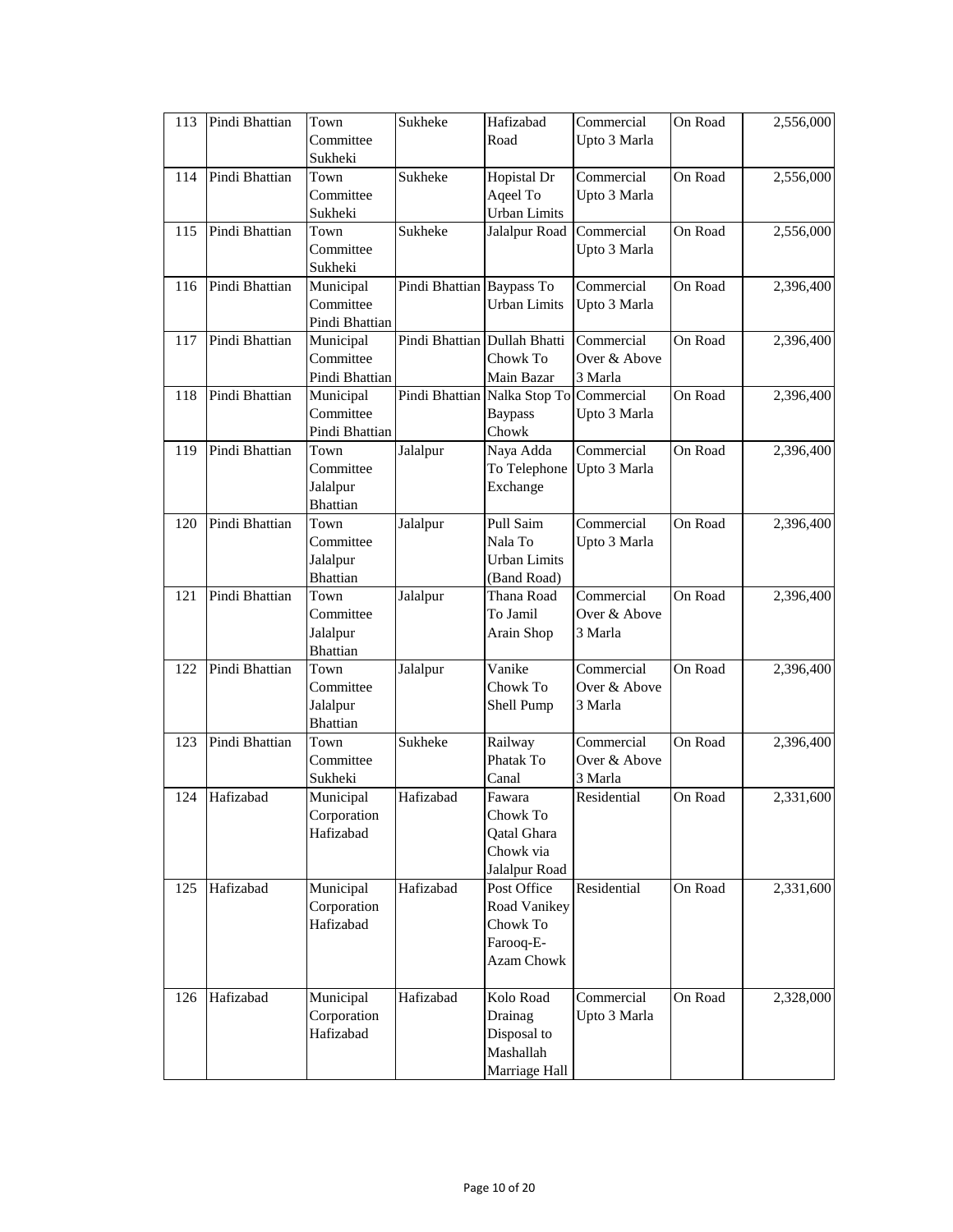| 127 | Hafizabad      | Municipal<br>Corporation                         | Hafizabad | Kolo Road<br>Fruit Market                                          | Commercial<br>Over & Above                         | On Road | 2,328,000 |
|-----|----------------|--------------------------------------------------|-----------|--------------------------------------------------------------------|----------------------------------------------------|---------|-----------|
|     |                | Hafizabad                                        |           | inside                                                             | 3 Marla                                            |         |           |
| 128 | Pindi Bhattian | Town<br>Committee<br>Jalalpur<br><b>Bhattian</b> | Jalalpur  | Ghalla Mandi                                                       | Commercial<br>Over & Above<br>3 Marla              | On Road | 2,316,000 |
| 129 | Hafizabad      | Municipal<br>Corporation<br>Hafizabad            | Hafizabad | Ghala Mandi<br>Western                                             | Residential                                        | On Road | 2,287,200 |
| 130 | Hafizabad      | Municipal<br>Corporation<br>Hafizabad            | Hafizabad | Vanikey Road Residential<br>Upto Masjid<br>Shabbir Shah            |                                                    | On Road | 2,287,200 |
| 131 | Hafizabad      | Municipal<br>Corporation<br>Hafizabad            | Gari Awan | Defence Road Commercial                                            | Upto 3 Marla                                       | On Road | 2,283,600 |
| 132 | Pindi Bhattian | Town<br>Committee<br>Jalalpur<br><b>Bhattian</b> | Jalalpur  | Purana Lari<br>Adda To<br>Naya Lari<br>Adda                        | Commercial<br>Over & Above<br>3 Marla              | On Road | 2,276,400 |
| 133 | Pindi Bhattian | Town<br>Committee<br>Jalalpur<br><b>Bhattian</b> | Jalalpur  | Purana Lari<br>Nala                                                | Commercial<br>Adda To Saim Over & Above<br>3 Marla | On Road | 2,276,400 |
| 134 | Pindi Bhattian | Town<br>Committee<br>Jalalpur<br><b>Bhattian</b> | Jalalpur  | Purana Lari<br>Adda To<br>Vanike<br>Chowk                          | Commercial<br>Over & Above<br>3 Marla              | On Road | 2,276,400 |
| 135 | Hafizabad      | Municipal<br>Corporation<br>Hafizabad            | Hafizabad | Kassoki Road Commercial<br>Christian<br>Grave Yard<br>Upto By-Pass | Over & Above<br>3 Marla                            | On Road | 2,254,800 |
| 136 | Pindi Bhattian | Municipal<br>Committee<br>Pindi Bhattian         |           | Pindi Bhattian Mandi Chowk Commercial                              | Over & Above<br>3 Marla                            | On Road | 2,235,600 |
| 137 | Pindi Bhattian | Town<br>Committee<br>Jalalpur<br>Bhattian        | Jalalpur  | Telephone<br><b>Exchange To</b><br><b>Urban Limits</b>             | Commercial<br>Upto 3 Marla                         | On Road | 2,235,600 |
| 138 | Hafizabad      | Municipal<br>Corporation<br>Hafizabad            | Gari Awan | Gujranwala<br>Road Bus<br>Stand to<br>Jinnah Chowk                 | Commercial<br>Over & Above<br>3 Marla              | On Road | 2,181,600 |
| 139 | Hafizabad      | Municipal<br>Corporation<br>Hafizabad            | Gari Awan | Gujranwala<br>Road Bye<br>Pass to Urban<br>Limits                  | Commercial<br>Over & Above<br>3 Marla              | On Road | 2,181,600 |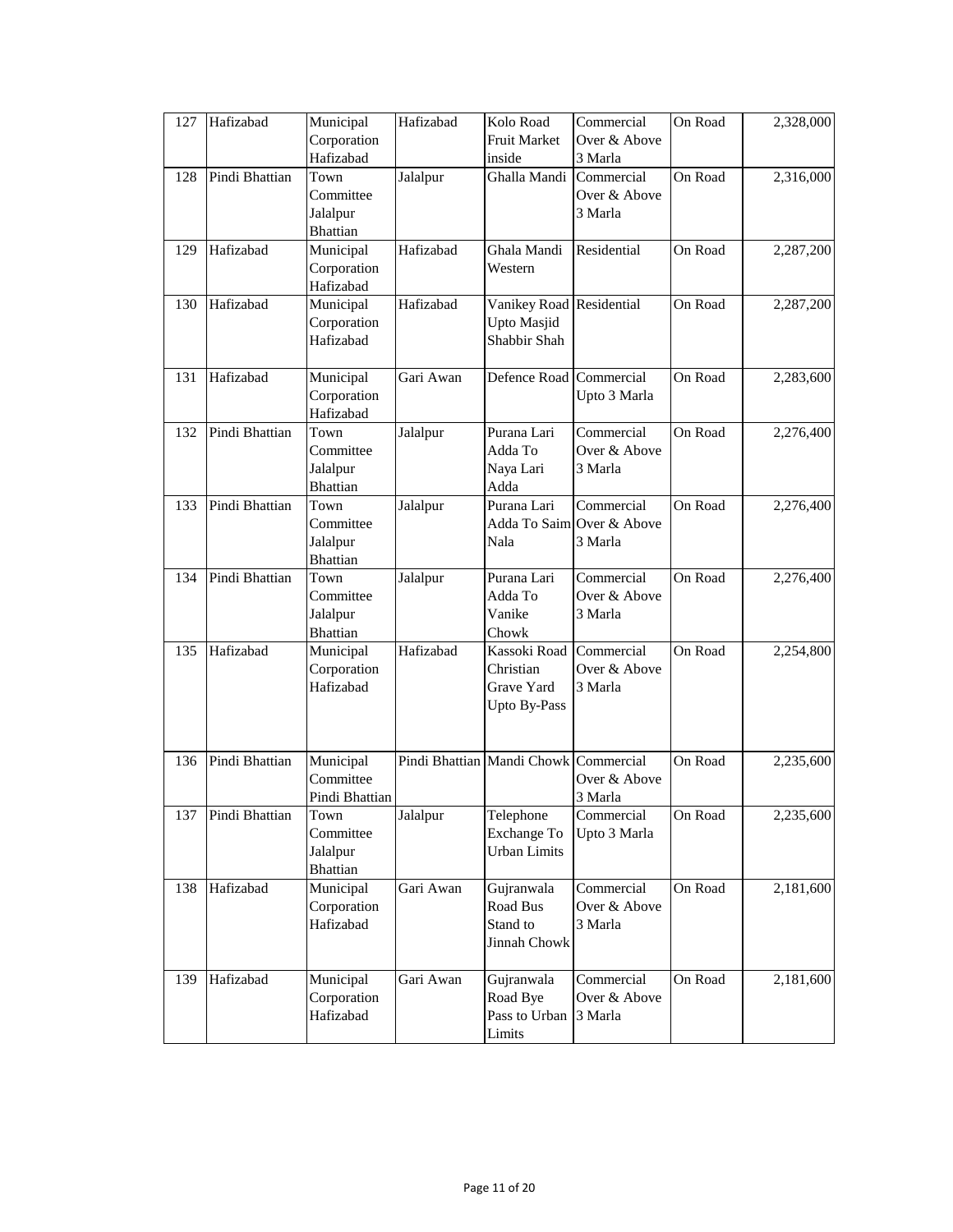| 140 | Hafizabad      | Municipal                | Gari Awan | Gujranwala                       | Commercial   | On Road | 2,181,600 |
|-----|----------------|--------------------------|-----------|----------------------------------|--------------|---------|-----------|
|     |                | Corporation              |           | Road to Bye                      | Over & Above |         |           |
|     |                | Hafizabad                |           | Pass                             | 3 Marla      |         |           |
| 141 | Hafizabad      | Municipal                | Hafizabad | Karyala Road<br>Church To        | Commercial   | On Road | 2,181,600 |
|     |                | Corporation<br>Hafizabad |           | Railway                          | Upto 3 Marla |         |           |
|     |                |                          |           |                                  |              |         |           |
|     |                |                          |           | Crossing                         |              |         |           |
| 142 | Hafizabad      | Municipal                | Hafizabad | Madhrianwala Commercial          | Over & Above | On Road | 2,181,600 |
|     |                | Corporation<br>Hafizabad |           | Road Qatal<br><b>Garah Chowk</b> | 3 Marla      |         |           |
|     |                |                          |           | Upto By-Pass                     |              |         |           |
|     |                |                          |           | Lahore                           |              |         |           |
|     |                |                          |           |                                  |              |         |           |
| 143 | Pindi Bhattian | Town                     | Sukheke   | Jandraka                         | Commercial   | On Road | 2,156,400 |
|     |                | Committee                |           | Road                             | Upto 3 Marla |         |           |
|     |                | Sukheki                  |           |                                  |              |         |           |
| 144 | Hafizabad      | Municipal                | Gari Awan | Alipur Road                      | Commercial   | On Road | 2,140,800 |
|     |                | Corporation              |           | Old Chungi                       | Upto 3 Marla |         |           |
|     |                | Hafizabad                |           | To Urban                         |              |         |           |
|     |                |                          |           | Limits                           |              |         |           |
| 145 | Hafizabad      | Municipal                | Gari Awan | Mangat Road                      | Commercial   | On Road | 2,140,800 |
|     |                | Corporation<br>Hafizabad |           |                                  | Upto 3 Marla |         |           |
|     | Hafizabad      |                          |           | Peer Kalay                       | Commercial   |         |           |
| 146 |                | Municipal<br>Corporation | Gari Awan | Shah Chowk                       | Over & Above | On Road | 2,140,800 |
|     |                | Hafizabad                |           | to Ali Chowk                     | 3 Marla      |         |           |
|     |                |                          |           | <b>Bye Pass</b>                  |              |         |           |
| 147 | Hafizabad      | Municipal                | Gari Awan | Phool Road                       | Commercial   | On Road | 2,140,800 |
|     |                | Corporation              |           | (New Garhi                       | Upto 3 Marla |         |           |
|     |                | Hafizabad                |           | Awan)                            |              |         |           |
| 148 | Hafizabad      | Municipal                | Gari Awan | Sagar Road                       | Commercial   | On Road | 2,140,800 |
|     |                | Corporation              |           | Railway                          | Upto 3 Marla |         |           |
|     |                | Hafizabad                |           | Crossing To                      |              |         |           |
|     |                |                          |           | Raj Mehal                        |              |         |           |
|     |                |                          |           | Cinema                           |              |         |           |
| 149 | Hafizabad      | Municipal                | Gari Awan | Saim Nala                        | Commercial   | On Road | 2,140,800 |
|     |                | Corporation              |           | Road Alipur                      | Upto 3 Marla |         |           |
|     |                | Hafizabad                |           | Road To                          |              |         |           |
|     |                |                          |           | Sagar Road                       |              |         |           |
| 150 | Hafizabad      | Municipal                | Hafizabad | Jalal Market                     | Commercial   | On Road | 2,140,800 |
|     |                | Corporation              |           |                                  | Upto 3 Marla |         |           |
|     |                | Hafizabad                |           |                                  |              |         |           |
| 151 | Hafizabad      | Municipal                | Hafizabad | Vanikey Road                     | Commercial   | On Road | 2,140,800 |
|     |                | Corporation              |           | Masjid                           | Over & Above |         |           |
|     |                | Hafizabad                |           | Shabbir Shah                     | 3 Marla      |         |           |
|     |                |                          |           | To Govt.                         |              |         |           |
|     |                |                          |           | Food                             |              |         |           |
|     |                |                          |           | Godowns                          |              |         |           |
| 152 | Hafizabad      | Municipal                | Ram Gar   | New Ghala                        | Commercial   | On Road | 2,140,800 |
|     |                | Corporation              |           | Mandi Inside                     | Upto 3 Marla |         |           |
|     |                | Hafizabad                |           |                                  |              |         |           |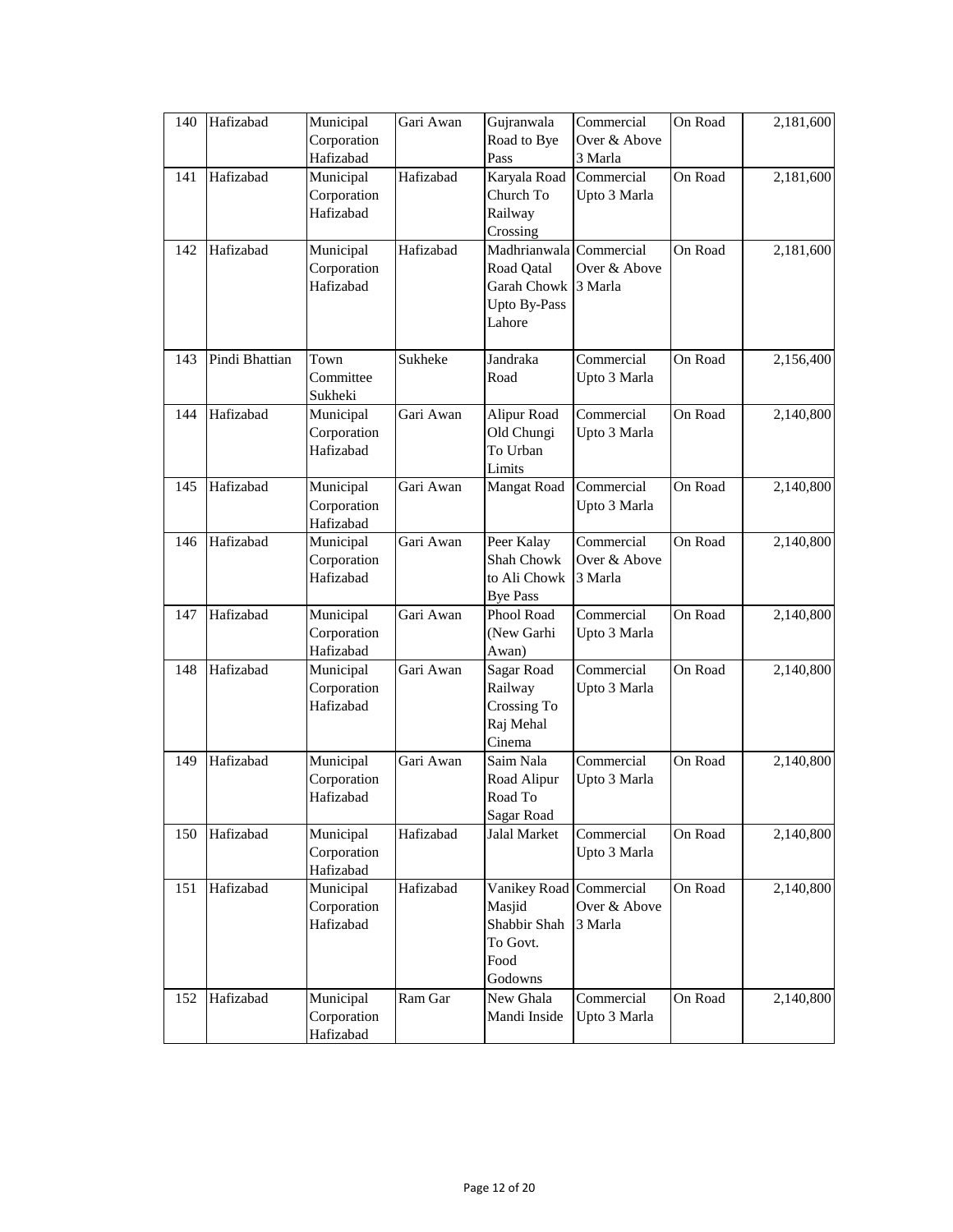| 153 | Pindi Bhattian | Municipal                | Pindi Bhattian Abadi Deh   |                                      | Commercial                | On Road | 2,076,000 |
|-----|----------------|--------------------------|----------------------------|--------------------------------------|---------------------------|---------|-----------|
|     |                | Committee                |                            | <b>Under Red</b>                     | Over & Above              |         |           |
|     |                | Pindi Bhattian           |                            | Line                                 | 3 Marla                   |         |           |
| 154 | Pindi Bhattian | Municipal                | Pindi Bhattian Aqil Bazar  |                                      | Commercial                | On Road | 2,076,000 |
|     |                | Committee                |                            |                                      | Over & Above              |         |           |
|     |                | Pindi Bhattian           |                            |                                      | 3 Marla                   |         |           |
| 155 | Pindi Bhattian | Municipal                | Pindi Bhattian Baypass To  |                                      | Commercial                | On Road | 2,076,000 |
|     |                | Committee                |                            | <b>Urban Limits</b>                  | Upto 3 Marla              |         |           |
|     |                | Pindi Bhattian           |                            | (Chak Ghulla<br>Road)                |                           |         |           |
| 156 | Pindi Bhattian | Municipal                | Pindi Bhattian Main Bazar  |                                      | Commercial                | On Road | 2,076,000 |
|     |                | Committee                |                            | Sabzi Mandi                          | Over & Above              |         |           |
|     |                | Pindi Bhattian           |                            | Chowk To                             | 3 Marla                   |         |           |
|     |                |                          |                            | Chowk                                |                           |         |           |
|     |                |                          |                            | Serajan                              |                           |         |           |
| 157 | Pindi Bhattian | Municipal                | Pindi Bhattian Masjid Quba |                                      | Commercial                | On Road | 2,076,000 |
|     |                | Committee                |                            | To Urban                             | Upto 3 Marla              |         |           |
|     |                | Pindi Bhattian           |                            | Limits                               |                           |         |           |
| 158 | Hafizabad      | Municipal                | Hafizabad                  | Kolo Road                            | Commercial                | On Road | 2,036,400 |
|     |                | Corporation              |                            |                                      | DHQ Hospital Over & Above |         |           |
|     |                | Hafizabad                |                            | to Drainag                           | 3 Marla                   |         |           |
|     |                |                          |                            | Disposal                             |                           |         |           |
|     | Pindi Bhattian | Town                     |                            |                                      | Commercial                | On Road |           |
| 159 |                | Committee                | Jalalpur                   | International<br><b>Grain Market</b> | Over & Above              |         | 1,916,400 |
|     |                | Jalalpur                 |                            | (Band Road)                          | 3 Marla                   |         |           |
|     |                | <b>Bhattian</b>          |                            |                                      |                           |         |           |
| 160 | Pindi Bhattian | Town                     | Jalalpur                   | Marth Road                           | Commercial                | On Road | 1,916,400 |
|     |                | Committee                |                            |                                      | Upto 3 Marla              |         |           |
|     |                | Jalalpur                 |                            |                                      |                           |         |           |
|     |                | <b>Bhattian</b>          |                            |                                      |                           |         |           |
| 161 | Pindi Bhattian | Town                     | Jalalpur                   | Sadoke Road                          | Commercial                | On Road | 1,916,400 |
|     |                | Committee                |                            |                                      | Upto 3 Marla              |         |           |
|     |                | Jalalpur                 |                            |                                      |                           |         |           |
|     |                | <b>Bhattian</b>          |                            |                                      |                           |         |           |
| 162 | Hafizabad      | Municipal                | Hafizabad                  | Kolo Road                            | Commercial                | On Road | 1,891,200 |
|     |                | Corporation<br>Hafizabad |                            | Mashallah                            | Over & Above              |         |           |
|     |                |                          |                            | Marriage Hall<br>to Fruit            | 3 Marla                   |         |           |
|     |                |                          |                            | Market                               |                           |         |           |
| 163 | Hafizabad      | Municipal                | Ram Gar                    | Madhrianwala Commercial              |                           | On Road | 1,891,200 |
|     |                | Corporation              |                            | <b>By-Pass To</b>                    | Upto 3 Marla              |         |           |
|     |                | Hafizabad                |                            | New Ghala                            |                           |         |           |
|     |                |                          |                            | Mandi                                |                           |         |           |
| 164 | Hafizabad      | Municipal                | Gari Awan                  | Gujranwala                           | Residential               | On Road | 1,863,600 |
|     |                | Corporation              |                            | Road - Jinnah                        |                           |         |           |
|     |                | Hafizabad                |                            | Chowk to                             |                           |         |           |
|     |                |                          |                            | <b>Urban Limits</b>                  |                           |         |           |
| 165 | Hafizabad      | Municipal                | Gari Awan                  | Gujranwala                           | Residential               | On Road | 1,863,600 |
|     |                | Corporation              |                            | Road Bus                             |                           |         |           |
|     |                | Hafizabad                |                            | Stand to                             |                           |         |           |
|     |                |                          |                            | Jinnah Chowk                         |                           |         |           |
|     |                |                          |                            |                                      |                           |         |           |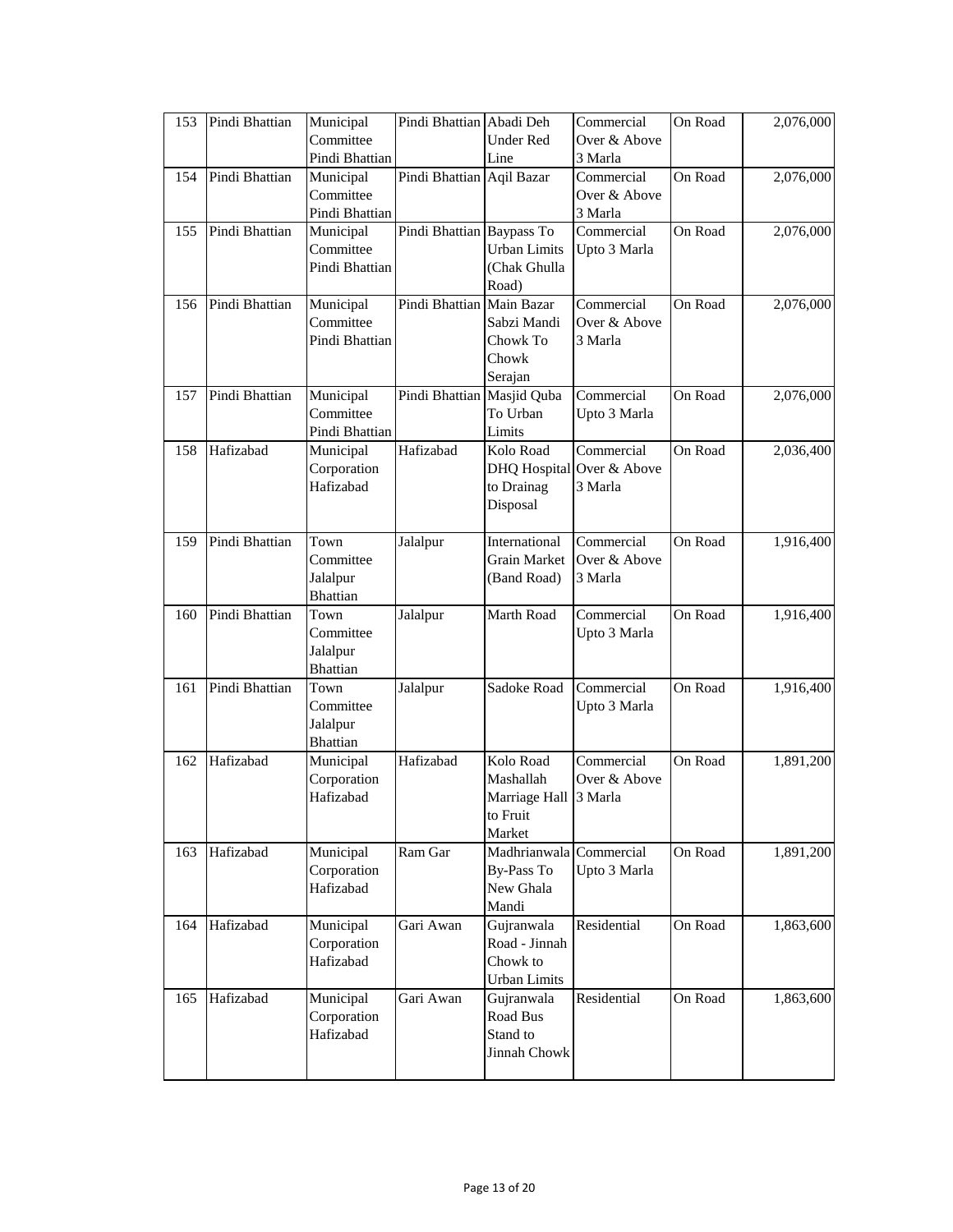| 166 | Hafizabad      | Municipal<br>Corporation<br>Hafizabad            | Gari Awan                    | Gujranwala<br>Road Railway<br>Crossing To<br><b>Bus Stand</b>                            | Residential                           | On Road | 1,863,600 |
|-----|----------------|--------------------------------------------------|------------------------------|------------------------------------------------------------------------------------------|---------------------------------------|---------|-----------|
| 167 | Hafizabad      | Municipal<br>Corporation<br>Hafizabad            | Hafizabad                    | Railway Raod Residential<br>Hafizbad                                                     |                                       | On Road | 1,863,600 |
| 168 | Hafizabad      | Municipal<br>Corporation<br>Hafizabad            | Hafizabad                    | College Road                                                                             | Commercial<br>Over & Above<br>3 Marla | On Road | 1,856,400 |
| 169 | Hafizabad      | Municipal<br>Corporation<br>Hafizabad            | Hafizabad                    | Darbar Road                                                                              | Commercial<br>Upto 3 Marla            | On Road | 1,856,400 |
| 170 | Hafizabad      | Municipal<br>Corporation<br>Hafizabad            | Hafizabad                    | Main Bazar                                                                               | Residential                           | On Road | 1,830,000 |
| 171 | Pindi Bhattian | Town<br>Committee<br>Jalalpur<br><b>Bhattian</b> | Jalalpur                     | Dr Amjad<br>Clinic To<br>Shifa Khan<br>To Haivanat                                       | Commercial<br>Over & Above<br>3 Marla | On Road | 1,796,400 |
| 172 | Pindi Bhattian | Municipal<br>Committee<br>Pindi Bhattian         | Pindi Bhattian Dullah Bhatti | Chowk To<br>Masjid Quba                                                                  | Commercial<br>Over & Above<br>3 Marla | On Road | 1,756,800 |
| 173 | Pindi Bhattian | Town<br>Committee<br>Jalalpur<br><b>Bhattian</b> | Jalalpur                     | Naya Lari<br>Adda To<br>Pump Shehr<br>Yaar                                               | Commercial<br>Over & Above<br>3 Marla | On Road | 1,756,800 |
| 174 | Hafizabad      | Municipal<br>Corporation<br>Hafizabad            | Gari Awan                    | Jinah Chowk<br>To Peer Kalay<br>Shah Chowk                                               | Commercial<br>Over & Above<br>3 Marla | On Road | 1,746,000 |
| 175 | Hafizabad      | Municipal<br>Corporation<br>Hafizabad            | Hafizabad                    | Fawara<br>Chowk To<br>Qatal Ghara<br>Chowk                                               | Commercial<br>Over & Above<br>3 Marla | On Road | 1,746,000 |
| 176 | Hafizabad      | Municipal<br>Corporation<br>Hafizabad            | Hafizabad                    | Qatal Garah<br>Chowk To<br>Eid Gah<br>Akbari                                             | Commercial<br>Over & Above<br>3 Marla | On Road | 1,746,000 |
| 177 | Hafizabad      | Municipal<br>Corporation<br>Hafizabad            | Hafizabad                    | Al-Khair<br>Town                                                                         | Residential                           | On Road | 1,714,800 |
| 178 | Hafizabad      | Municipal<br>Corporation<br>Hafizabad            | Chattah Dad                  | Chatta Dad<br>Canal Colony<br><b>Upto Canal</b><br><b>Bridge Middle</b><br>Area Of Rajba | Commercial<br>Upto 3 Marla            | On Road | 1,713,600 |
| 179 | Hafizabad      | Municipal<br>Corporation<br>Hafizabad            | Gari Awan                    | Ali Chowk To Commercial<br>Railway<br>Crossing Upto 3 Marla<br><b>By-Pass</b>            | Over & Above                          | On Road | 1,713,600 |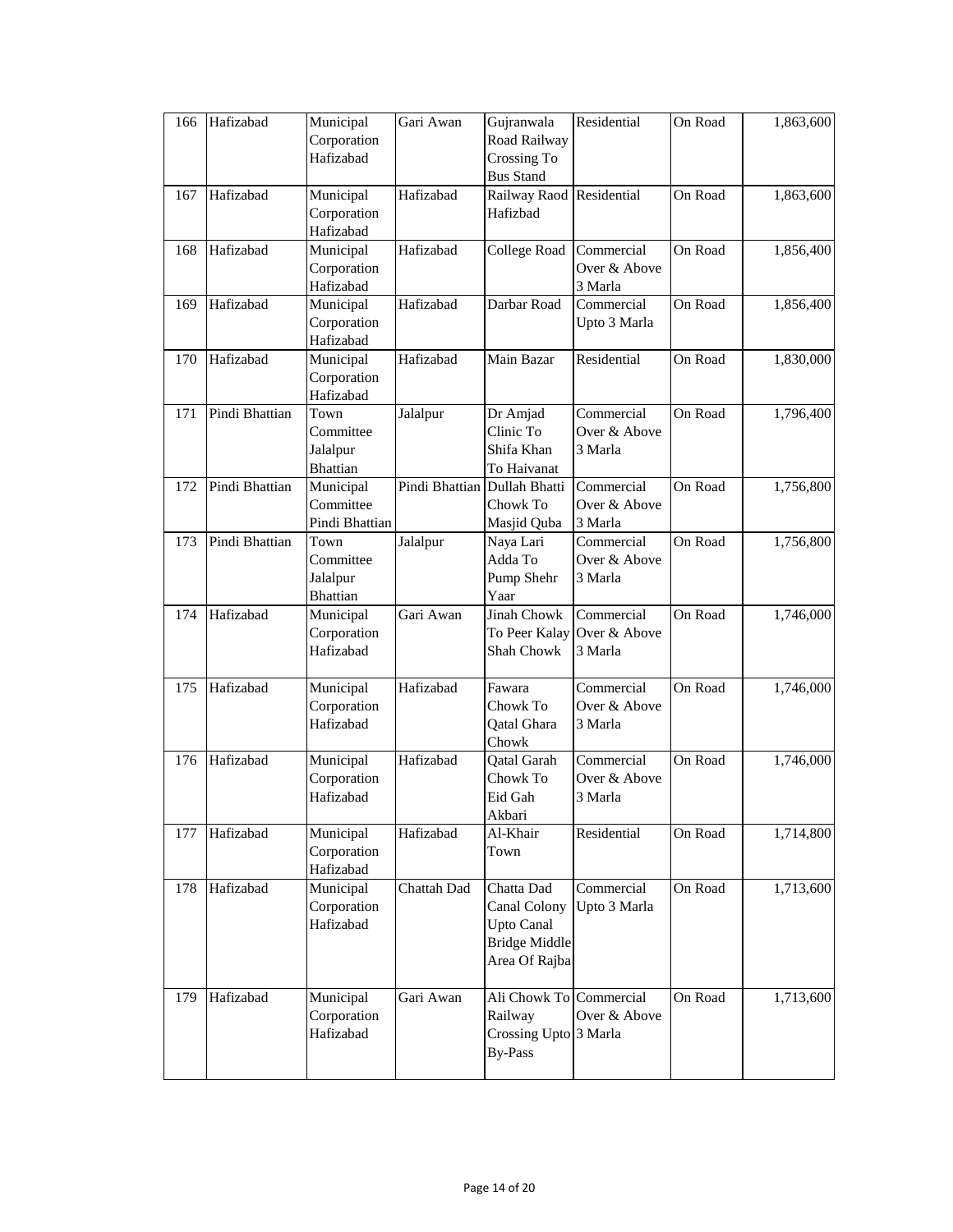| Corporation<br>Road Saim<br>Upto 3 Marla<br>Hafizabad<br>Nala to Umer<br>Town<br>Hafizabad<br>Hafizabad<br>Mohallah<br>Commercial<br>Municipal<br>181<br>Corporation<br><b>Akhtar Town</b><br>Upto 3 Marla<br>Hafizabad<br>Hafizabad<br>Commercial<br>Municipal<br>Kot Qadir<br>Gujranwala<br>182<br>Corporation<br><b>Bakhsh</b><br>Road<br>Upto 3 Marla | On Road<br>1,713,600<br>On Road<br>1,713,600<br>On Road<br>1,713,600 |  |
|-----------------------------------------------------------------------------------------------------------------------------------------------------------------------------------------------------------------------------------------------------------------------------------------------------------------------------------------------------------|----------------------------------------------------------------------|--|
|                                                                                                                                                                                                                                                                                                                                                           |                                                                      |  |
|                                                                                                                                                                                                                                                                                                                                                           |                                                                      |  |
|                                                                                                                                                                                                                                                                                                                                                           |                                                                      |  |
|                                                                                                                                                                                                                                                                                                                                                           |                                                                      |  |
|                                                                                                                                                                                                                                                                                                                                                           |                                                                      |  |
|                                                                                                                                                                                                                                                                                                                                                           |                                                                      |  |
|                                                                                                                                                                                                                                                                                                                                                           |                                                                      |  |
| Hafizabad                                                                                                                                                                                                                                                                                                                                                 |                                                                      |  |
| Hafizabad<br>Jinah Chowk<br>Commercial<br>Municipal<br>Kot Qadir<br>183                                                                                                                                                                                                                                                                                   |                                                                      |  |
| Corporation<br>Bakhsh<br>To Ali Chowk Upto 3 Marla                                                                                                                                                                                                                                                                                                        |                                                                      |  |
| Hafizabad                                                                                                                                                                                                                                                                                                                                                 |                                                                      |  |
| Hafizabad<br>Sultan<br>Residential<br>Gari Awan<br>184<br>Municipal                                                                                                                                                                                                                                                                                       | On Road<br>1,711,200                                                 |  |
| Residentia<br>Corporation                                                                                                                                                                                                                                                                                                                                 |                                                                      |  |
| Hafizabad                                                                                                                                                                                                                                                                                                                                                 |                                                                      |  |
| Municipal<br>Rehman<br>Commercial<br>Hafizabad<br>Hafizabad<br>185                                                                                                                                                                                                                                                                                        | On Road<br>1,632,000                                                 |  |
| Corporation<br>Market<br>Upto 3 Marla                                                                                                                                                                                                                                                                                                                     |                                                                      |  |
| Hafizabad                                                                                                                                                                                                                                                                                                                                                 |                                                                      |  |
| Hafizabad<br>Kot Qadir<br>Sunny Garden Commercial<br>186<br>Municipal                                                                                                                                                                                                                                                                                     | Off Road<br>1,632,000                                                |  |
| Corporation<br><b>Bakhsh</b><br>Upto 3 Marla                                                                                                                                                                                                                                                                                                              |                                                                      |  |
| Hafizabad                                                                                                                                                                                                                                                                                                                                                 |                                                                      |  |
| Hafizabad<br>Model Town<br>Residential<br>Municipal<br>Gari Awan<br>187                                                                                                                                                                                                                                                                                   | On Road<br>1,600,800                                                 |  |
| Corporation                                                                                                                                                                                                                                                                                                                                               |                                                                      |  |
| Hafizabad                                                                                                                                                                                                                                                                                                                                                 |                                                                      |  |
| Hafizabad<br>Hafizabad<br>Residential<br><b>Mangat Road</b><br>188<br>Municipal                                                                                                                                                                                                                                                                           | On Road<br>1,600,800                                                 |  |
| Corporation<br>(Part<br>Hafizabad<br>Hafizabad)                                                                                                                                                                                                                                                                                                           |                                                                      |  |
| Hafizabad<br>Madhrianwala Commercial<br>Municipal<br>Ram Gar<br>189                                                                                                                                                                                                                                                                                       | On Road<br>1,600,800                                                 |  |
| Corporation<br><b>By-Pass To</b><br>Over & Above                                                                                                                                                                                                                                                                                                          |                                                                      |  |
| New Ghala<br>Hafizabad<br>3 Marla                                                                                                                                                                                                                                                                                                                         |                                                                      |  |
| Mandi                                                                                                                                                                                                                                                                                                                                                     |                                                                      |  |
| Pindi Bhattian<br>Pindi Bhattian Dulla Bhatti<br>Municipal<br>Commercial<br>190                                                                                                                                                                                                                                                                           | On Road<br>1,597,200                                                 |  |
| Committee<br>Chowk To<br>Over & Above                                                                                                                                                                                                                                                                                                                     |                                                                      |  |
| Pindi Bhattian<br>Aqal Bazar<br>3 Marla                                                                                                                                                                                                                                                                                                                   |                                                                      |  |
| Pindi Bhattian<br>Commercial<br>191<br>Town<br>Jalalpur<br><b>By-Pass Road</b>                                                                                                                                                                                                                                                                            | On Road<br>1,597,200                                                 |  |
| (White Pearl<br>Committee<br>Upto 3 Marla                                                                                                                                                                                                                                                                                                                 |                                                                      |  |
| Jalalpur<br>Chowk To                                                                                                                                                                                                                                                                                                                                      |                                                                      |  |
| Mazco<br><b>Bhattian</b>                                                                                                                                                                                                                                                                                                                                  |                                                                      |  |
| Chowk)                                                                                                                                                                                                                                                                                                                                                    |                                                                      |  |
| Madina<br>Pindi Bhattian<br>Town<br>Commercial<br>192<br>Jalalpur                                                                                                                                                                                                                                                                                         | On Road<br>1,597,200                                                 |  |
| Committee<br>Market<br>Over & Above                                                                                                                                                                                                                                                                                                                       |                                                                      |  |
| Jalalpur<br>3 Marla                                                                                                                                                                                                                                                                                                                                       |                                                                      |  |
| <b>Bhattian</b>                                                                                                                                                                                                                                                                                                                                           |                                                                      |  |
| Pindi Bhattian<br>Town<br>Urban Red<br>Commercial<br>193<br>Jalalpur                                                                                                                                                                                                                                                                                      | On Road<br>1,597,200                                                 |  |
| Committee<br>Line Abadi<br>Upto 3 Marla                                                                                                                                                                                                                                                                                                                   |                                                                      |  |
| Jalalpur<br><b>Bhattian</b>                                                                                                                                                                                                                                                                                                                               |                                                                      |  |
| Pindi Bhattian<br>Lahore<br>194<br>Town<br>Commercial<br>Jandraka                                                                                                                                                                                                                                                                                         | On Road<br>1,597,200                                                 |  |
| Committee<br>Sargodha<br>Over & Above                                                                                                                                                                                                                                                                                                                     |                                                                      |  |
| Sukheki<br>Road<br>3 Marla                                                                                                                                                                                                                                                                                                                                |                                                                      |  |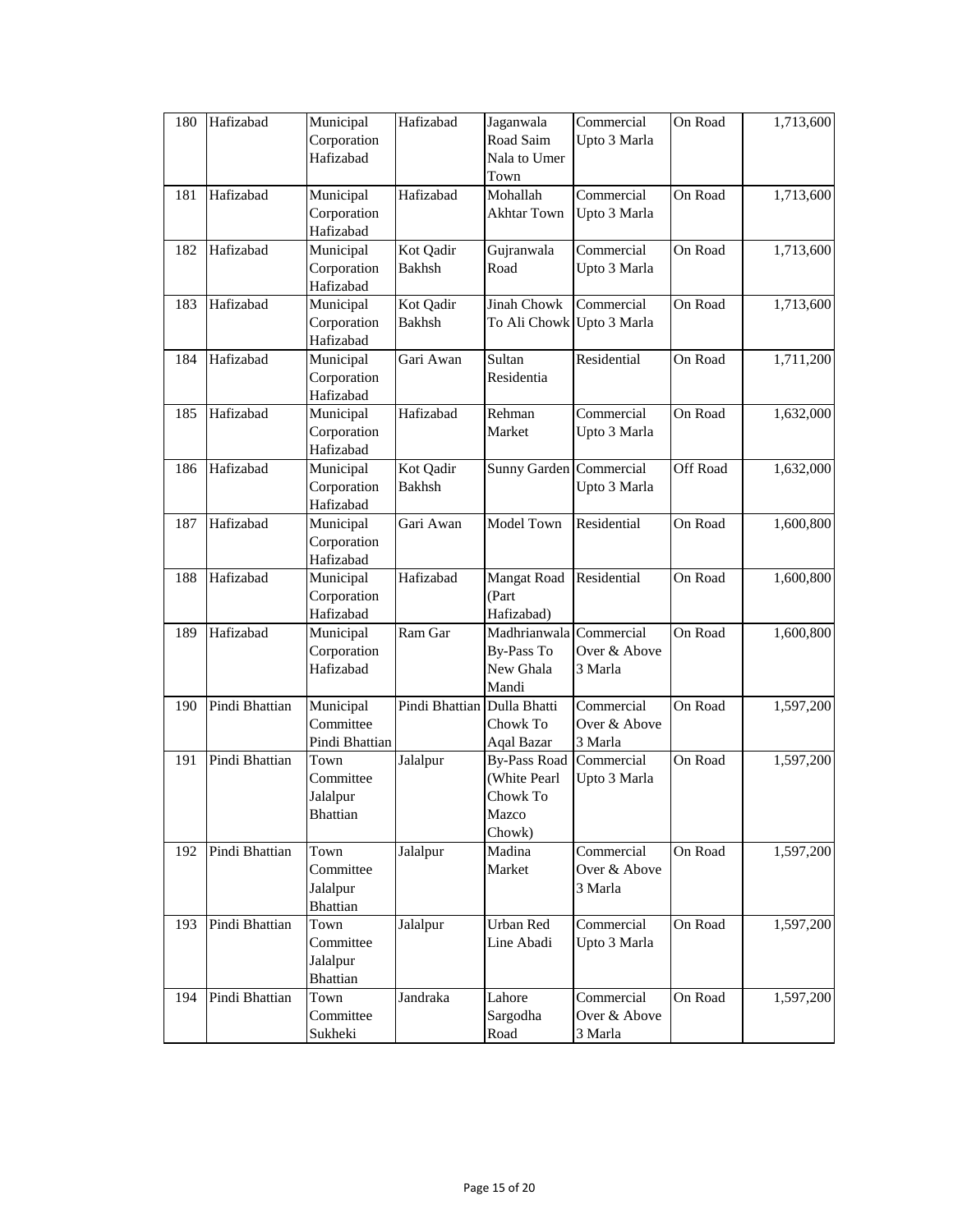| 195 | Pindi Bhattian | Town<br>Committee                                | Sukheke      | Canal To<br><b>Urban Limits</b>                                                               | Commercial<br>Over & Above            | On Road | 1,597,200 |
|-----|----------------|--------------------------------------------------|--------------|-----------------------------------------------------------------------------------------------|---------------------------------------|---------|-----------|
| 196 | Pindi Bhattian | Sukheki<br>Town<br>Committee<br>Sukheki          | Sukheke      | Frooq-E-<br><b>Azam Chowk</b><br>To Tanki Wali 3 Marla<br>Gali                                | 3 Marla<br>Commercial<br>Over & Above | On Road | 1,597,200 |
| 197 | Pindi Bhattian | Town<br>Committee<br>Sukheki                     | Sukheke      | Marah<br>Balochan<br>Road Eastern<br>Side Railway<br><b>Station To</b><br><b>Urban Limits</b> | Commercial<br>Upto 3 Marla            | On Road | 1,597,200 |
| 198 | Pindi Bhattian | Town<br>Committee<br>Sukheki                     | Sukheke      | Railway<br>Phatak To<br>Hopista Dr<br>Aqeel                                                   | Commercial<br>Over & Above<br>3 Marla | On Road | 1,597,200 |
| 199 | Pindi Bhattian | Town<br>Committee<br>Sukheki                     | Twailey Wali | Northen Side                                                                                  | Commercial<br>Over & Above<br>3 Marla | On Road | 1,597,200 |
| 200 | Hafizabad      | Municipal<br>Corporation<br>Hafizabad            | Gari Awan    | Alipur Road<br>Awan Mehal<br>Cinema To<br>Limit Mc,<br>Hafizabad                              | Commercial<br>Over & Above<br>3 Marla | On Road | 1,570,800 |
| 201 | Hafizabad      | Municipal<br>Corporation<br>Hafizabad            | Hafizabad    | Madhrianwala Residential<br>Road Qatal<br><b>Garah Chowk</b><br>Upto By-Pass<br>Lahore        |                                       | On Road | 1,561,200 |
| 202 | Pindi Bhattian | Town<br>Committee<br>Jalalpur<br><b>Bhattian</b> | Jalalpur     | Shell Pump<br>To Urban<br>Limits                                                              | Commercial<br>Over & Above<br>3 Marla | On Road | 1,516,800 |
| 203 | Hafizabad      | Municipal<br>Corporation<br>Hafizabad            | Hafizabad    | Satlite Town                                                                                  | Residential                           | On Road | 1,508,400 |
| 204 | Pindi Bhattian | Town<br>Committee<br>Jalalpur<br><b>Bhattian</b> | Jalalpur     | Pump Shehr<br>Yaar To<br><b>Urban Limits</b>                                                  | Commercial<br>Over & Above<br>3 Marla | On Road | 1,501,200 |
| 205 | Hafizabad      | Municipal<br>Corporation<br>Hafizabad            | Hafizabad    | Eid Gah<br>Akbari To<br>M.C Limits<br>Hafizabad                                               | Residential                           | On Road | 1,485,600 |
| 206 | Hafizabad      | Municipal<br>Corporation<br>Hafizabad            |              | Burj Fateh Ali Ali Chowk To Commercial<br>Nawab<br>Chowk By-<br>Pass (Sargodh<br>Road)        | Upto 3 Marla                          | On Road | 1,454,400 |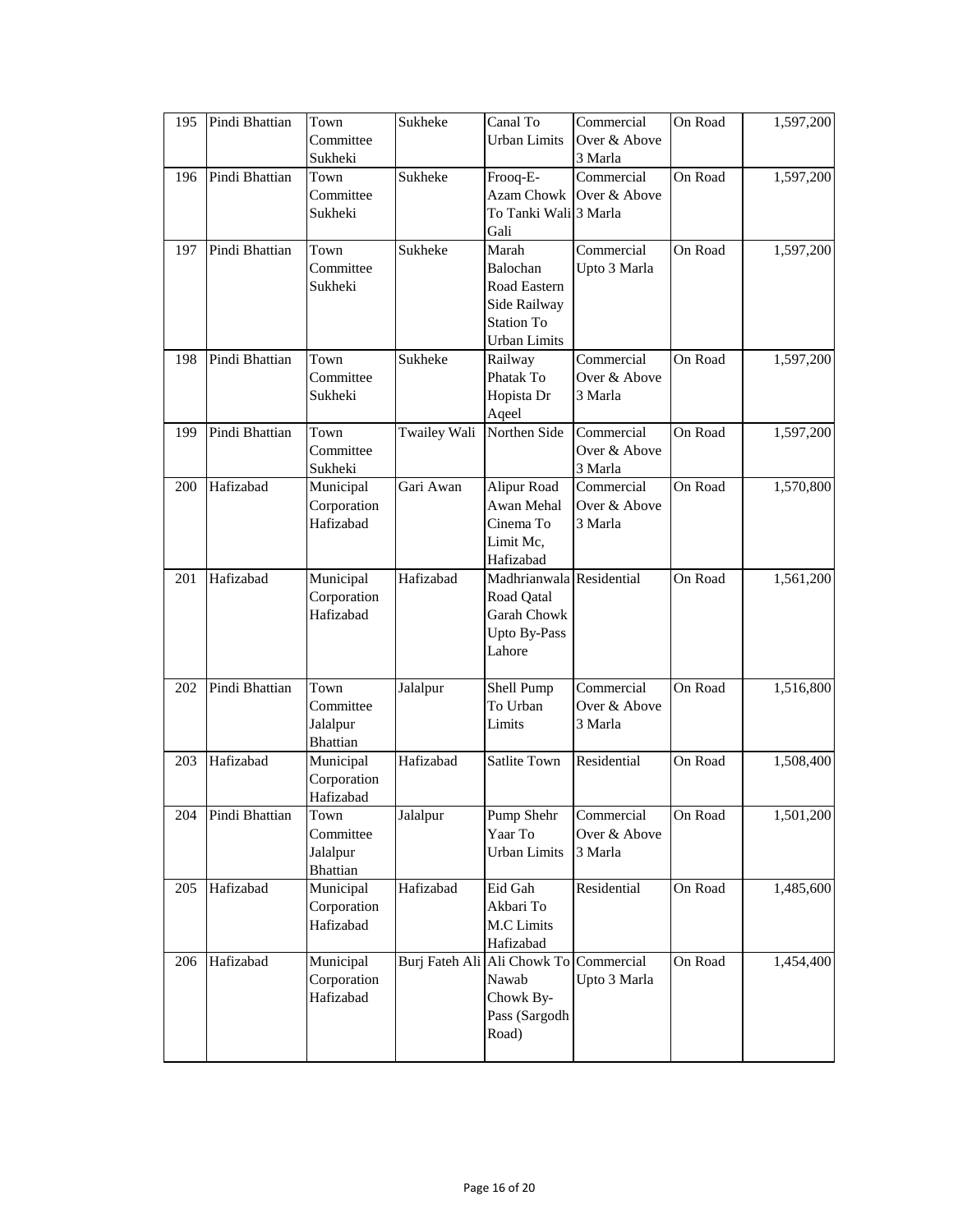| 207 | Hafizabad      | Municipal<br>Corporation<br>Hafizabad            | Hafizabad                 | Alipur Road<br>Saim Nala to<br>Awan Mahal<br>Cinema          | Commercial<br>Over & Above<br>3 Marla | On Road  | 1,454,400 |
|-----|----------------|--------------------------------------------------|---------------------------|--------------------------------------------------------------|---------------------------------------|----------|-----------|
| 208 | Hafizabad      | Municipal<br>Corporation<br>Hafizabad            | Hafizabad                 | Madhrianwala<br>Chowk To<br>Gora Chowk<br>(Sargodha<br>Road) | Commercial<br>Upto 3 Marla            | On Road  | 1,454,400 |
| 209 | Hafizabad      | Municipal<br>Corporation<br>Hafizabad            | Hafizabad                 | Saim Nala<br>Alipur Road<br>to Masjid<br>Shabbir Shah        | Commercial<br>Upto 3 Marla            | On Road  | 1,454,400 |
| 210 | Hafizabad      | Municipal<br>Corporation<br>Hafizabad            | Qila Sahab<br>Singh       | Madhrianwala<br>Chowk To<br>Gora Chowk<br>(Sargodha<br>Road) | Commercial<br>Upto 3 Marla            | On Road  | 1,454,400 |
| 211 | Pindi Bhattian | Municipal<br>Committee<br>Pindi Bhattian         |                           | Pindi Bhattian Aqil Bazar To<br>Shell Pump                   | Commercial<br>Over & Above<br>3 Marla | On Road  | 1,437,600 |
| 212 | Pindi Bhattian | Municipal<br>Committee<br>Pindi Bhattian         | Pindi Bhattian Main Bazar | Chowk<br>Sarajan To<br>Lahore Road                           | Commercial<br>Over & Above<br>3 Marla | On Road  | 1,437,600 |
| 213 | Pindi Bhattian | Town<br>Committee<br>Jalalpur<br><b>Bhattian</b> | Jalalpur Nau              | Green City                                                   | Commercial<br>Over & Above<br>3 Marla | Off Road | 1,437,600 |
| 214 | Pindi Bhattian | Town<br>Committee<br>Sukheki                     | Sukheke                   | Tanki Wali<br>Gali To<br>Railway<br><b>Station</b>           | Commercial<br>Over & Above<br>3 Marla | On Road  | 1,437,600 |
| 215 | Hafizabad      | Municipal<br>Corporation<br>Hafizabad            | Gari Awan                 | Bijli Mohallah Commercial                                    | Upto 3 Marla                          | On Road  | 1,428,000 |
| 216 | Hafizabad      | Municipal<br>Corporation<br>Hafizabad            | Gari Awan                 | <b>Faisal Plaza</b>                                          | Commercial<br>Over & Above<br>3 Marla | On Road  | 1,428,000 |
| 217 | Hafizabad      | Municipal<br>Corporation<br>Hafizabad            | Gari Awan                 | Mohallah<br>Peer Kale<br>Shah                                | Commercial<br>Upto 3 Marla            | On Road  | 1,428,000 |
| 218 | Hafizabad      | Municipal<br>Corporation<br>Hafizabad            | Gari Awan                 | Mohallah<br>Shareef Pura                                     | Commercial<br>Upto 3 Marla            | On Road  | 1,428,000 |
| 219 | Hafizabad      | Municipal<br>Corporation<br>Hafizabad            | Gari Awan                 | Mohallah<br>Sher Pura                                        | Commercial<br>Upto 3 Marla            | On Road  | 1,428,000 |
| 220 | Hafizabad      | Municipal<br>Corporation<br>Hafizabad            | Gari Awan                 | Sagar Road<br>Raj Mehal<br>Cinema To<br>Old Chungi           | Commercial<br>Upto 3 Marla            | On Road  | 1,428,000 |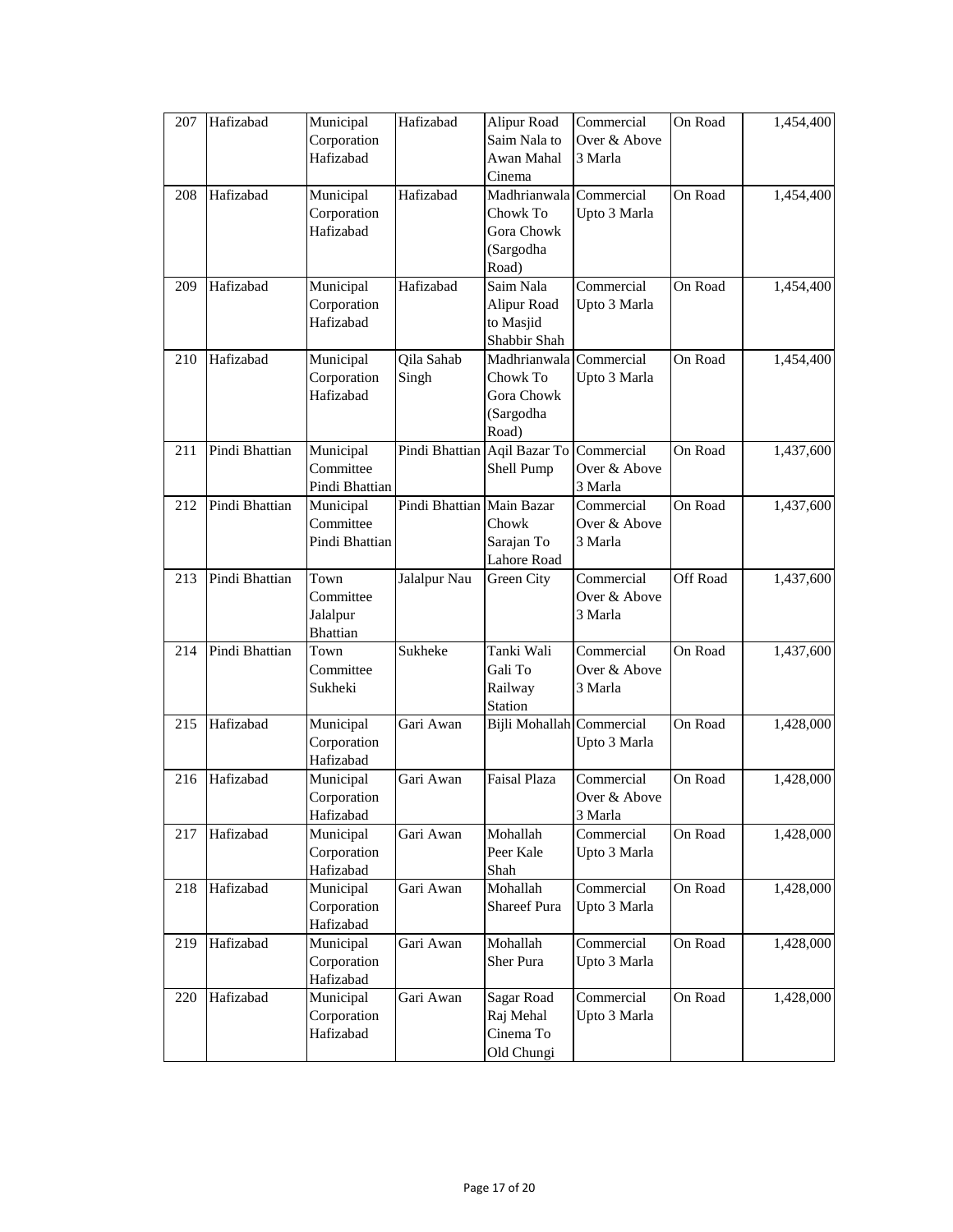| 221 | Hafizabad | Municipal                | Gari Awan  | Thela Road                        | Commercial   | On Road | 1,428,000 |
|-----|-----------|--------------------------|------------|-----------------------------------|--------------|---------|-----------|
|     |           | Corporation<br>Hafizabad |            |                                   | Upto 3 Marla |         |           |
| 222 | Hafizabad | Municipal                | Hafizabad  | Awan Mahal                        | Commercial   | On Road | 1,428,000 |
|     |           | Corporation              |            | Cinema to                         | Over & Above |         |           |
|     |           | Hafizabad                |            | <b>Urban Limits</b>               | 3 Marla      |         |           |
| 223 | Hafizabad | Municipal                | Hafizabad  | Mangat Road                       | Commercial   | On Road | 1,428,000 |
|     |           | Corporation              |            | (Part                             | Upto 3 Marla |         |           |
|     |           | Hafizabad                |            | Hafizabad)                        |              |         |           |
| 224 | Hafizabad | Municipal<br>Corporation | Hafizabad  | Mohallah Bijli Commercial<br>Gahr | Upto 3 Marla | On Road | 1,428,000 |
|     |           | Hafizabad                |            |                                   |              |         |           |
| 225 | Hafizabad | Municipal                | Hafizabad  | Mohallah                          | Commercial   | On Road | 1,428,000 |
|     |           | Corporation              |            | Dhabwala                          | Upto 3 Marla |         |           |
|     |           | Hafizabad                |            |                                   |              |         |           |
| 226 | Hafizabad | Municipal                | Hafizabad  | Saim Nala                         | Commercial   | On Road | 1,428,000 |
|     |           | Corporation              |            | Masjid                            | Upto 3 Marla |         |           |
|     |           | Hafizabad                |            | Shabbir Shah                      |              |         |           |
|     |           |                          |            | to DHQ                            |              |         |           |
|     |           |                          |            | Hospital                          |              |         |           |
| 227 | Hafizabad | Municipal                | Qila Sahab | Limits Of                         | Commercial   | On Road | 1,428,000 |
|     |           | Corporation<br>Hafizabad | Singh      | Moza<br>Hafizabad To              | Upto 3 Marla |         |           |
|     |           |                          |            | Gora Chowk                        |              |         |           |
| 228 | Hafizabad | Municipal                | Ram Gar    | Madhrianwala                      | Commercial   | On Road | 1,428,000 |
|     |           | Corporation              |            | Road                              | Upto 3 Marla |         |           |
|     |           | Hafizabad                |            |                                   |              |         |           |
| 229 | Hafizabad | Municipal                | Ram Gar    | New Ghala                         | Commercial   | On Road | 1,428,000 |
|     |           | Corporation              |            | Mandi Inside                      | Over & Above |         |           |
|     |           | Hafizabad                |            |                                   | 3 Marla      |         |           |
| 230 | Hafizabad | Municipal                | Hafizabad  | Karyala Road                      | Residential  | On Road | 1,425,600 |
|     |           | Corporation              |            | Church To                         |              |         |           |
|     |           | Hafizabad                |            | Railway<br>Crossing               |              |         |           |
| 231 | Hafizabad | Municipal                | Gari Awan  | Kassoke Road Residential          |              | On Road | 1,398,000 |
|     |           | Corporation              |            | (Garhi Awan                       |              |         |           |
|     |           | Hafizabad                |            | Side)                             |              |         |           |
|     |           |                          |            | Christian                         |              |         |           |
|     |           |                          |            | Grave Yard                        |              |         |           |
|     |           |                          |            | To By-Pass                        |              |         |           |
| 232 | Hafizabad | Municipal                | Hafizabad  | Kassoke Road Residential          |              | On Road | 1,398,000 |
|     |           | Corporation              |            | Railway                           |              |         |           |
|     |           | Hafizabad                |            | <b>Crossing Upto</b>              |              |         |           |
|     |           |                          |            | Christian<br>Grave Yard           |              |         |           |
|     |           |                          |            |                                   |              |         |           |
| 233 | Hafizabad | Municipal                | Hafizabad  | Qatal Garah                       | Residential  | On Road | 1,398,000 |
|     |           | Corporation              |            | Chowk To                          |              |         |           |
|     |           | Hafizabad                |            | Eid Gah                           |              |         |           |
|     |           |                          |            | Akbari                            |              |         |           |
| 234 | Hafizabad | Municipal                | Gari Awan  | Al-Hayat                          | Residential  | On Road | 1,372,800 |
|     |           | Corporation              |            | Garden                            |              |         |           |
|     |           | Hafizabad                |            |                                   |              |         |           |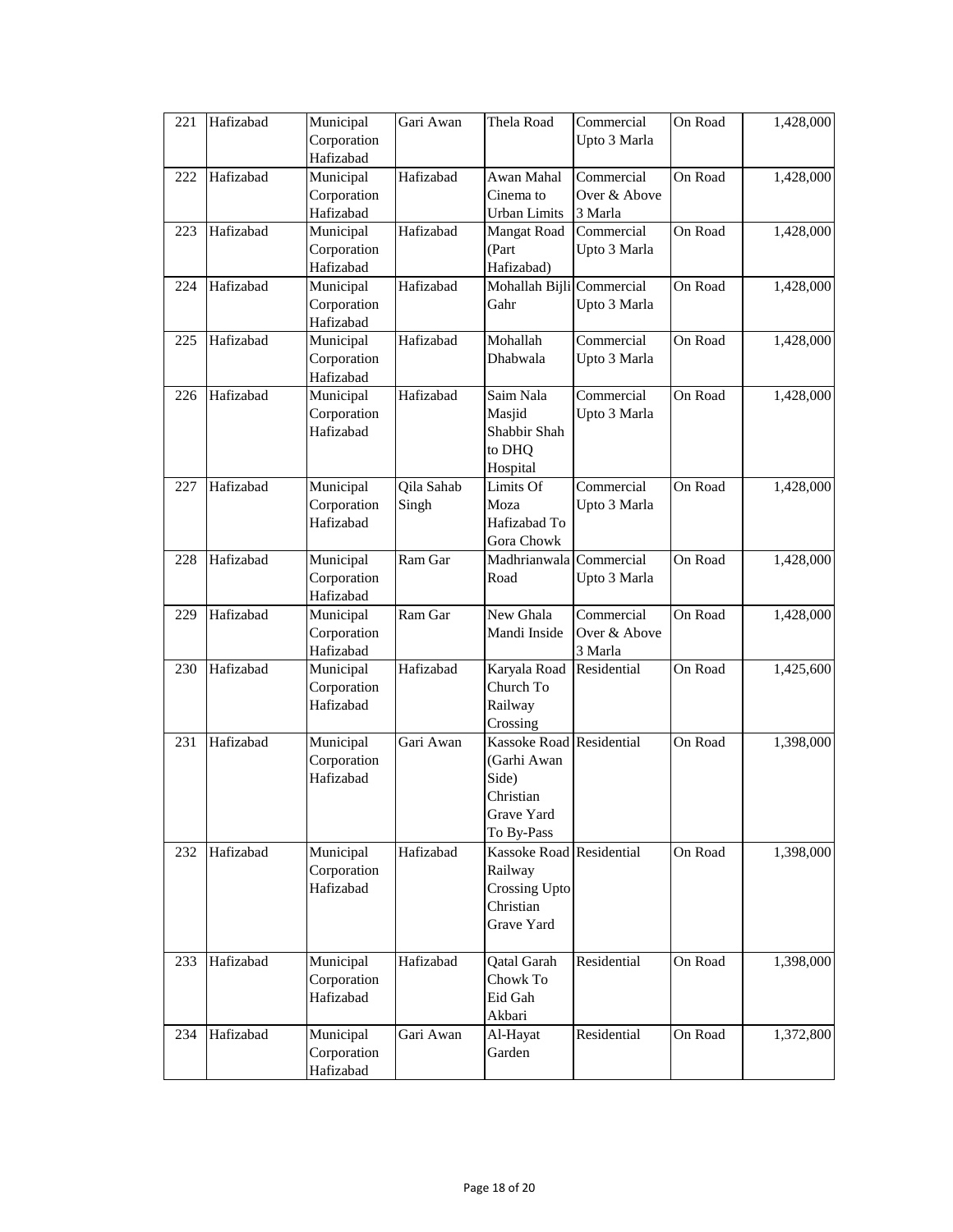| 235 | Hafizabad      | Municipal<br>Corporation<br>Hafizabad            | Gari Awan                 | Kassoke Road Residential<br>(Garhi Awan<br>Side) Railway<br>Crossing To<br>Christian<br>Grave Yard |                                                     | On Road | 1,372,800 |
|-----|----------------|--------------------------------------------------|---------------------------|----------------------------------------------------------------------------------------------------|-----------------------------------------------------|---------|-----------|
| 236 | Hafizabad      | Municipal<br>Corporation<br>Hafizabad            | Hafizabad                 | Area<br>Development<br>Scheme No. 1                                                                | Residential                                         | On Road | 1,372,800 |
| 237 | Hafizabad      | Municipal<br>Corporation<br>Hafizabad            | Hafizabad                 | Vanikey Road Residential<br>Masjid<br>Shabbir Shah<br>To Govt.<br>Food<br>Godowns                  |                                                     | On Road | 1,372,800 |
| 238 | Pindi Bhattian | Municipal<br>Committee<br>Pindi Bhattian         | Pindi Bhattian Shell Pump | To Saim Nala                                                                                       | Commercial<br>Over & Above<br>3 Marla               | On Road | 1,357,200 |
| 239 | Pindi Bhattian | Town<br>Committee<br>Jalalpur<br><b>Bhattian</b> | Jalalpur                  | Naya Adda<br>To Telephone<br>Exchange                                                              | Commercial<br>Over & Above<br>3 Marla               | On Road | 1,357,200 |
| 240 | Hafizabad      | Municipal<br>Corporation<br>Hafizabad            | Hafizabad                 | Iqbal Garden                                                                                       | Residential                                         | On Road | 1,351,200 |
| 241 | Hafizabad      | Municipal<br>Corporation<br>Hafizabad            | Hafizabad                 | Saim Nala<br>Alipur Road<br>to Masjid<br>Shabbir Shah                                              | Residential                                         | On Road | 1,351,200 |
| 242 | Hafizabad      | Municipal<br>Corporation<br>Hafizabad            | Hafizabad                 | College Road                                                                                       | Residential                                         | On Road | 1,346,400 |
| 243 | Hafizabad      | Municipal<br>Corporation<br>Hafizabad            | Hafizabad                 | Darbar Road                                                                                        | Residential                                         | On Road | 1,346,400 |
| 244 | Pindi Bhattian | Municipal<br>Committee<br>Pindi Bhattian         | Dulay Key                 | Lahore Road                                                                                        | Commercial<br>Upto 3 Marla                          | On Road | 1,278,000 |
| 245 | Pindi Bhattian | Municipal<br>Committee<br>Pindi Bhattian         | Dulay Key                 | Tehsil<br>Complex<br>Road                                                                          | Commercial<br>Upto 3 Marla                          | On Road | 1,278,000 |
| 246 | Pindi Bhattian | Municipal<br>Committee<br>Pindi Bhattian         | Pindi Bhattian            | <b>Baypass To</b><br><b>Urban Limits</b>                                                           | Commercial<br>Over & Above<br>3 Marla               | On Road | 1,278,000 |
| 247 | Pindi Bhattian | Municipal<br>Committee<br>Pindi Bhattian         | Pindi Bhattian Main Bazar |                                                                                                    | Commercial<br>To Nalka Stop Over & Above<br>3 Marla | On Road | 1,278,000 |
| 248 | Pindi Bhattian | Municipal<br>Committee<br>Pindi Bhattian         |                           | Pindi Bhattian Nalka Stop To Commercial<br><b>Baypass</b><br>Chowk                                 | Over & Above<br>3 Marla                             | On Road | 1,278,000 |